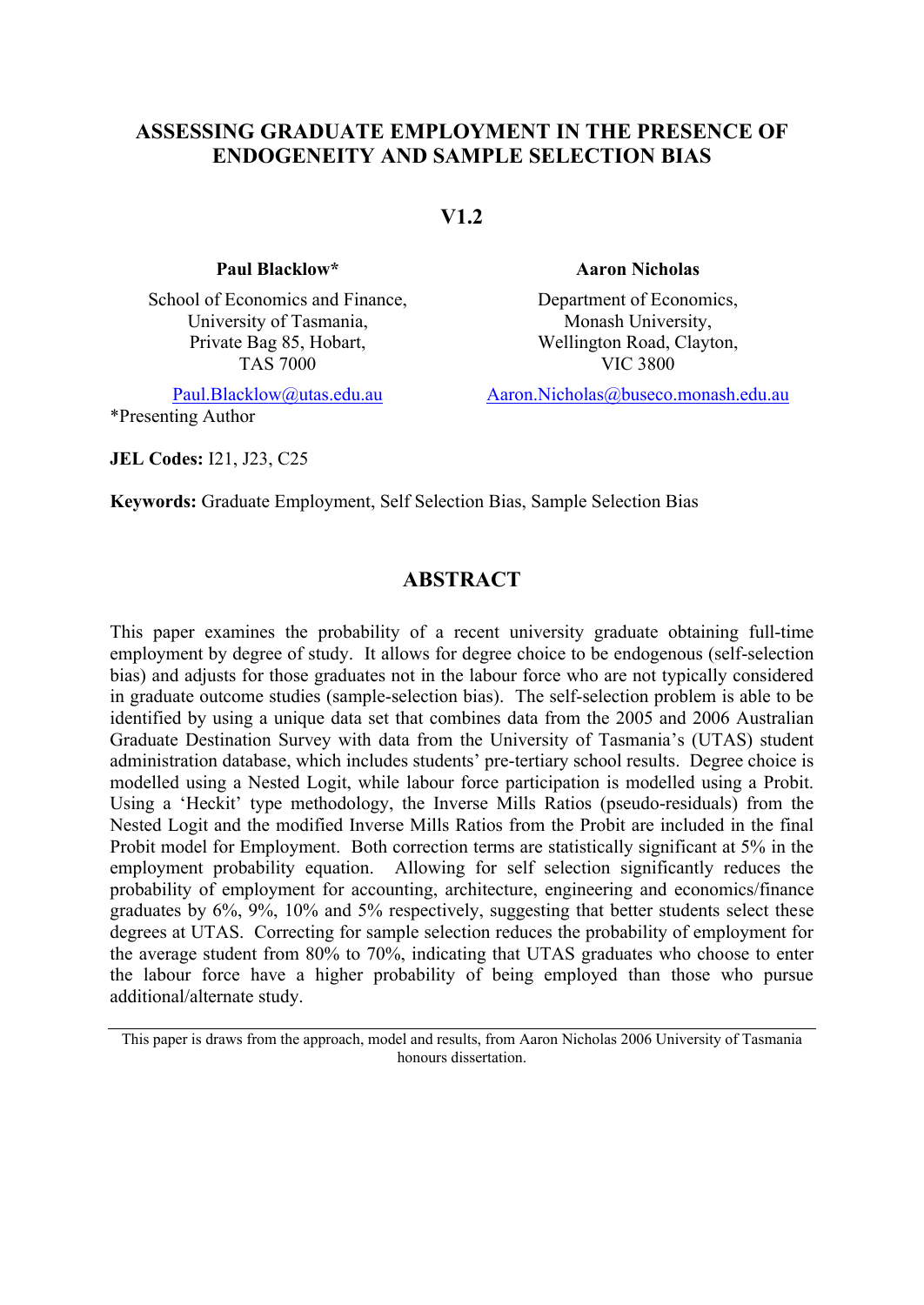## **I: INTRODUCTION**

The literature on the economics of education has primarily been focussed on the wage that a graduate commands. In terms of the expected benefit of completing a tertiary qualification, the probability of finding employment plays an equally  $-$  that is, equal to wage projections – central role in any analysis of graduate outcome. Indeed the uses of modelling graduate employability extend beyond the (by no means unimportant) purpose of better informing individuals in their utility-maximising decisions. Traditionally, graduate wages are often quoted by education institutions and government bodies alike to encourage enrolment into certain disciplines; yet the relationship between one's probability of finding employment and one's salary is not necessarily a positive one. There could, for example, be demand for highly-able economist, reflected in high remuneration for those positions. But the *specific* demand for highly-able economists means lower-able economists are not considered for employment altogether. Agents in the labour market could wrongly perceive that the high remuneration for economists indicates a high demand for economists *in general*. This 'separation of markets' within disciplines is only noticeable through a study of graduate employability. Such a study allows scrutiny of the labour market reception for particular tertiary qualifications and allows investigation into questions as to whether or not too many students are choosing courses that are in over-supply. From a policy perspective, in discovering the particular determinants of graduate employability, government and education bodies alike can take the necessary steps toward ensuring students are employable upon graduation.

Recently, in the UK, graduate employability, modelled as the probability of finding employment within six months after graduation, was used to rank various universities with respect to graduate outcome (see Smith et al 2000 and Bratti et al 2003). It is arguable that employability is a better  $-$  i.e., better than wages  $-$  indicator of graduate outcome. Assuming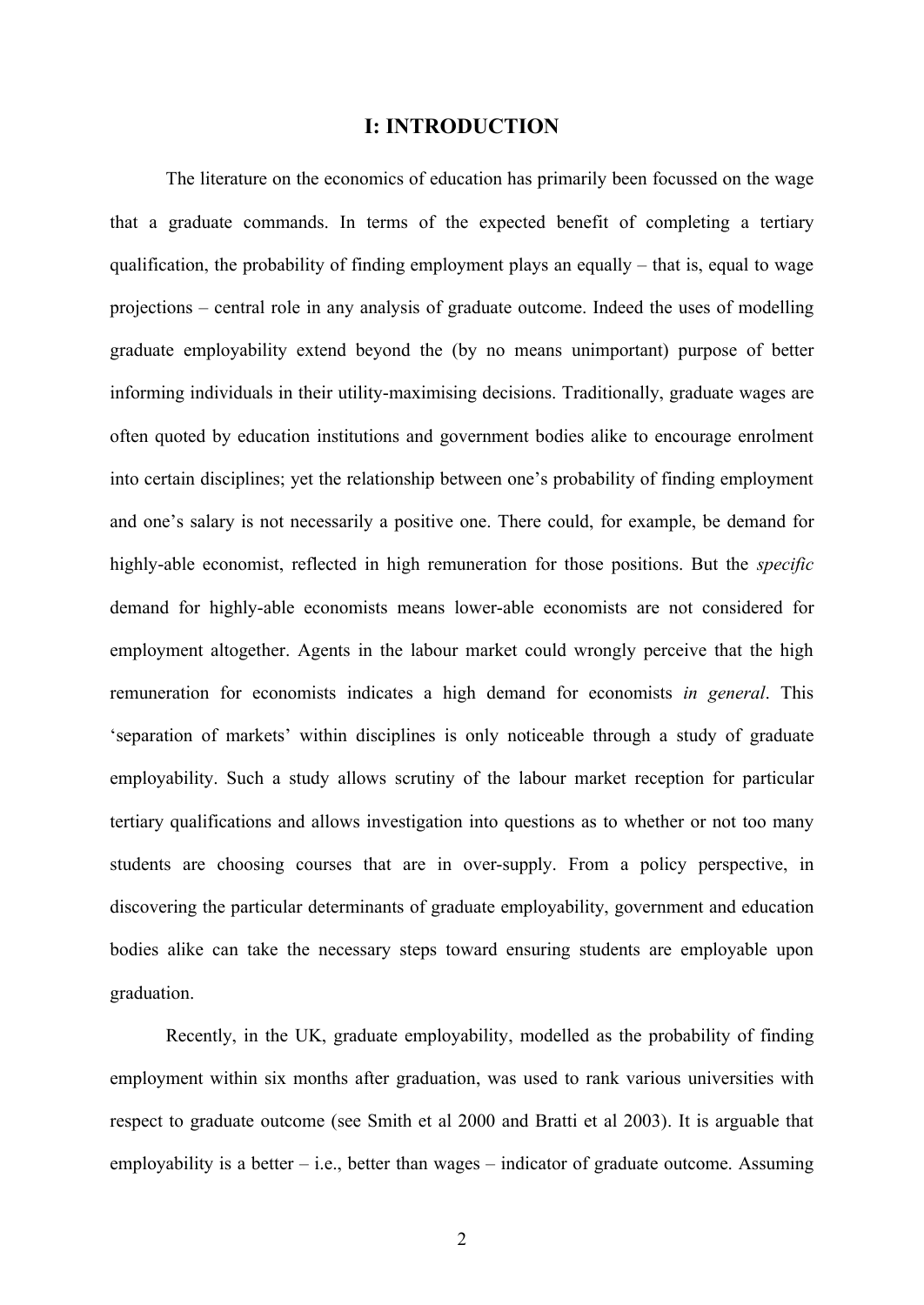that individuals don't always choose the highest paying firm due to geographical or other unobservable costs, variation in wages between graduates of the same discipline does not provide accurate information in terms of outcome ranking. In terms of employability, however, an involuntarily unemployed graduate does, necessarily, have a worse outcome than an employed accountant.

This paper models the employability of graduates as the probability of finding fulltime employment within six months of graduation, given that the graduate is looking for work. In modelling this it takes into account two problems that have been ignored in other studies: firstly, the problem of the self-selection of more employable students into certain degrees; and secondly, the problem of sample-selection where graduates who choose to pursue further study are not considered in the sample even though they have characteristics that may systematically make them more (or less) employable had they chosen to enter the labour market.

#### **i. Self-selection of Degree Choice**

 $\overline{a}$ 

Disaggregation by academic degree is fairly common for any econometric equation trying to explain wages<sup>1</sup>, but not so for employability. Lewis et al's (2004) paper on the private rate of return to an economics degree disaggregates employability by law, business and other graduates; it finds that rates of return are significantly affected by the probability of being unemployed. The problem with such an exercise is the self-selection of more employable individuals into certain academic degrees. Economics graduates, for example, may be more employable in the market, but this could be due to the fact that individuals with certain characteristics that make them more employable (such as a better natural ability) tend

<sup>&</sup>lt;sup>1</sup> See, for example, Chuang & Chow (2001) and Borland et al (2002) for wage determination equations that use disaggregated university disciplines as explanatory variables in application to the rate of return to education.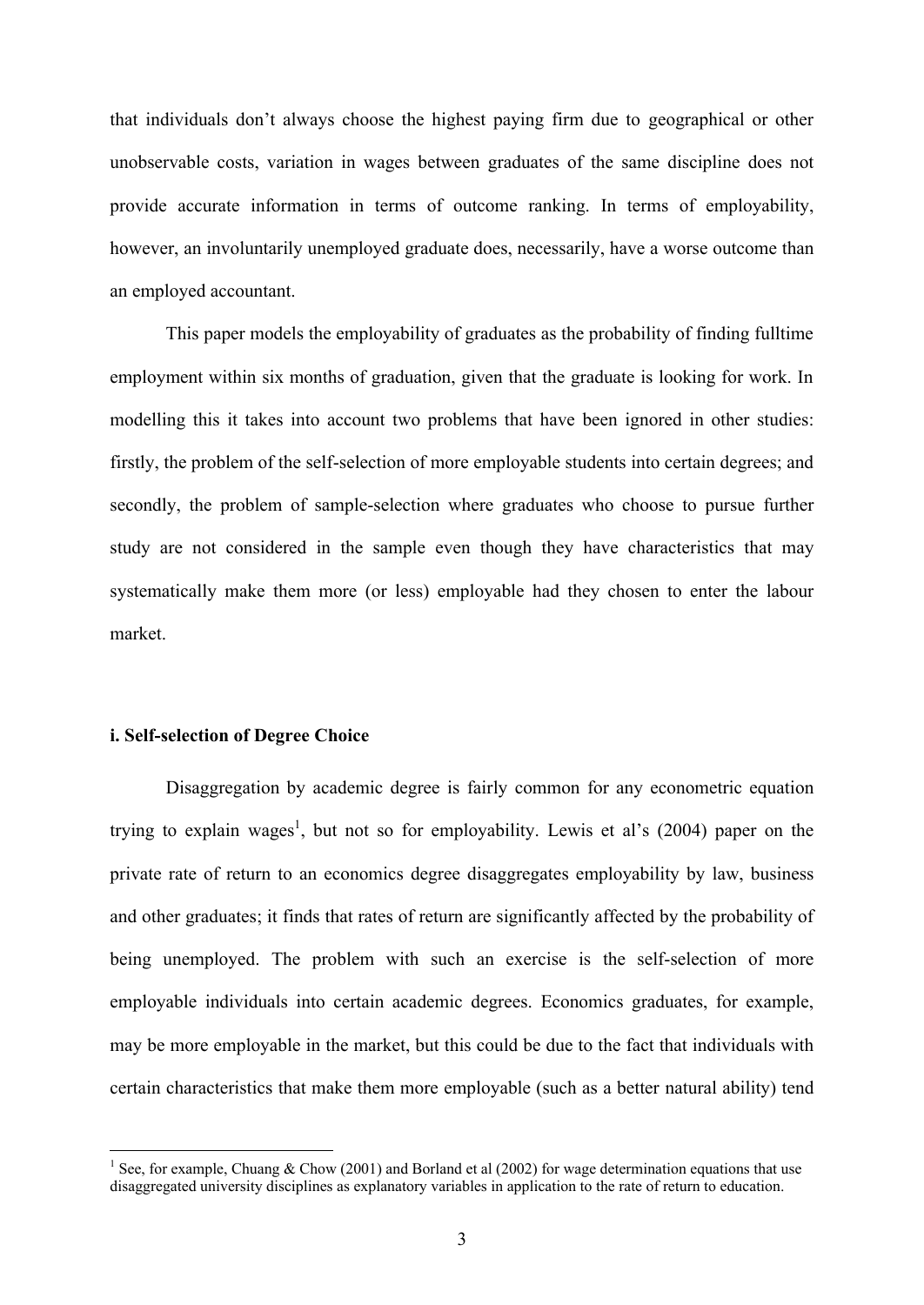to select economics degrees (for whatever reasons). A researcher may then falsely ascribe the success in employment to the economics degree, when in fact it is the other (shared) characteristics of economics graduates that made them more employable. Consequently, an individual without such a characteristic who does economics would not enjoy an equal probability of employment. Econometrically, self-selection is a problem of the endogeneity of the explanatory variable which, in this case, is the dummy variable used to represent the individual's choice of an academic degree.

Self-selection has primarily been modelled between the choice of completing a degree and otherwise (see, for example, Willis & Rosen 1979 for the U.S.; Vella & Gregory 1996 for Australia; Chuang & Chao 2001 for Taiwan). In the case of self-selection with respect to academic degrees, modelling the characteristics that influence the choice of the degree allows the bias to be corrected for. No past studies have modelled the choice of degrees with respect to accounting for self-selection in either wage or employment-probability equations. With respect to modelling the choice of degrees strictly for its own interest, the literature is limited (see Blakemore & Low 1984 and Rask & Bailey 2002). The cause of the general lack of literature on the modelling of degree choices could be ascribed to its econometric complexity: although Rask and Bailey adopted the Mixed-Multinomial Logit (which incidentally only saw use in recent years due to its computational difficulty<sup>2</sup>), Blakemore and Low's older paper uses the standard Multinomial Logit, thereby running into the 'Independence of Irrelevant Alternatives (IIA)' assumption which states that the probability of choosing a certain alternative is not affected by the number of alternatives available (Maddala 1983, pg 61). This study adopts the use of McFadden's (1977) Nested Logit model which allows for the relaxation of the IIA assumption. Its econometric specification is discussed in section III.

<sup>&</sup>lt;sup>2</sup> See McFadden & Train 1996 for a discussion.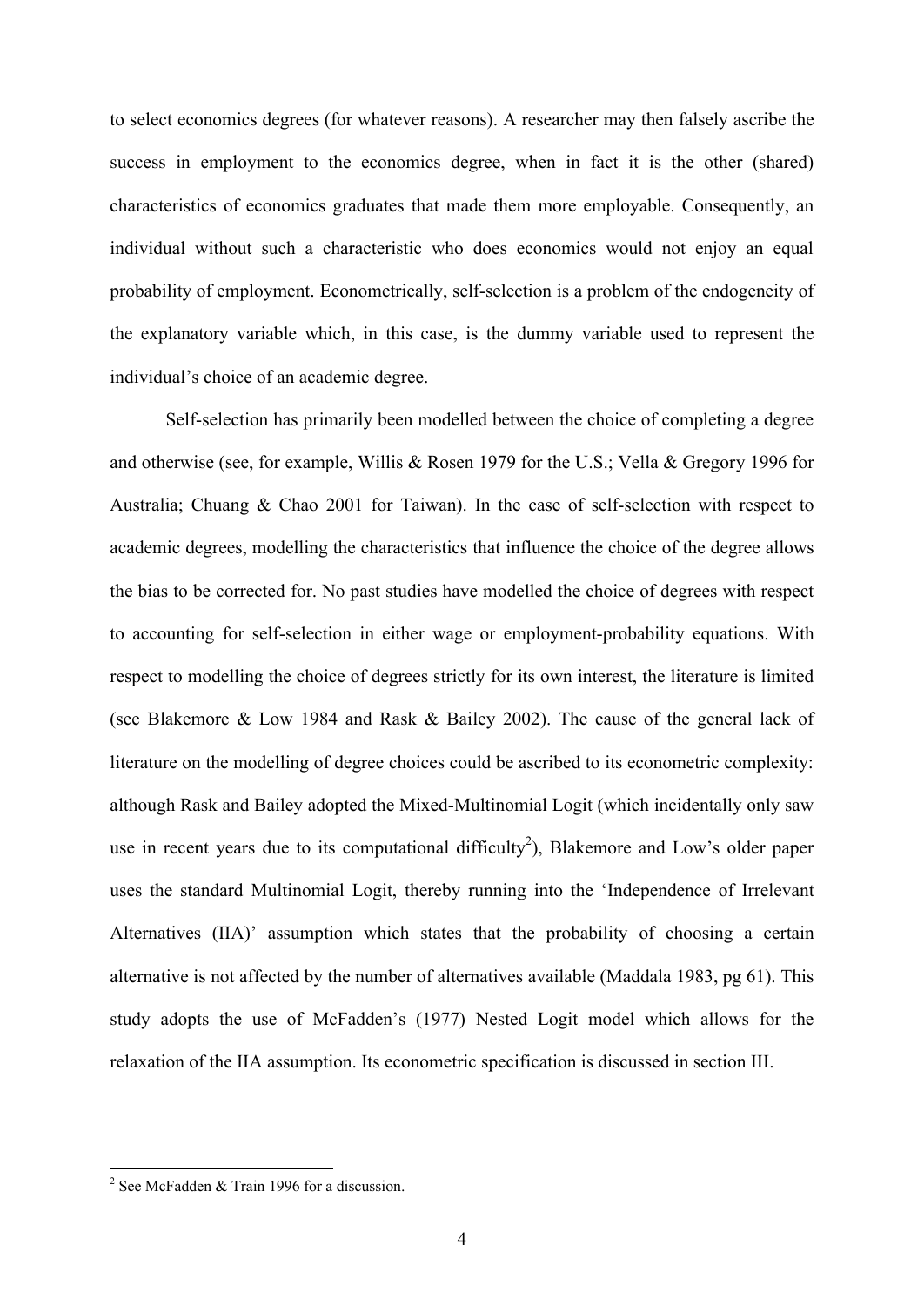### **ii. Sample-Selection of Graduates Pursuing Further Study**

Every year the Graduate Careers Council of Australia publishes statistics on Australia's tertiary education sector gathered through the Graduate Destination Survey (GDS). The 2005 report indicates that 52.9% of all fresh graduates were employed in fulltime jobs within four months of graduation, whilst 23% chose to pursue further education. This indicates that studies that take into account the outcome of only individuals who choose to enter the labour market are ignoring a sizable amount of graduates who choose to pursue further study. How employable are these graduates? Why are they pursuing further study rather than entering the labour market? Although there is the temptation to liken the decision to pursue a post-graduation<sup>3</sup> qualification purely based on the earnings premium associated with it, there is the possibility that post-graduation study is simply the result of unfavourable market conditions or other unobserved factors particular to the individual. Again, the literature has been silent concerning this 'further study' effect and continues to ignore the employability of graduates who chose not to enter the labour force, thus misrepresenting the employability of graduates in general. This results in what is commonly known as *sample selection bias*, i.e., bias resulting from the systematic omission of certain groups of observations.

The question as to whether or not a student pursues further study (of whatever form) is in many ways of interest in itself. Theoretically, the choice mechanism should be no different than the cost-benefit analysis associated with the choice of whether or not to pursue an undergraduate qualification. According to Spence (1973), individuals with different abilities face different costs in obtaining a qualification, but enjoy the same benefits<sup>4</sup> once the qualification is obtained; therefore, assuming there is a positive correlation between ability

<sup>&</sup>lt;sup>3</sup> The term 'post-graduation' is intentionally used here in its purely literal sense to differentiate it from 'postgraduate', a term commonly associated with higher research degrees alone.

<sup>&</sup>lt;sup>4</sup> Borland's (2002) paper indicates that the base-case postgraduate earns a 6.5% higher rate of return whence compared to undergraduates.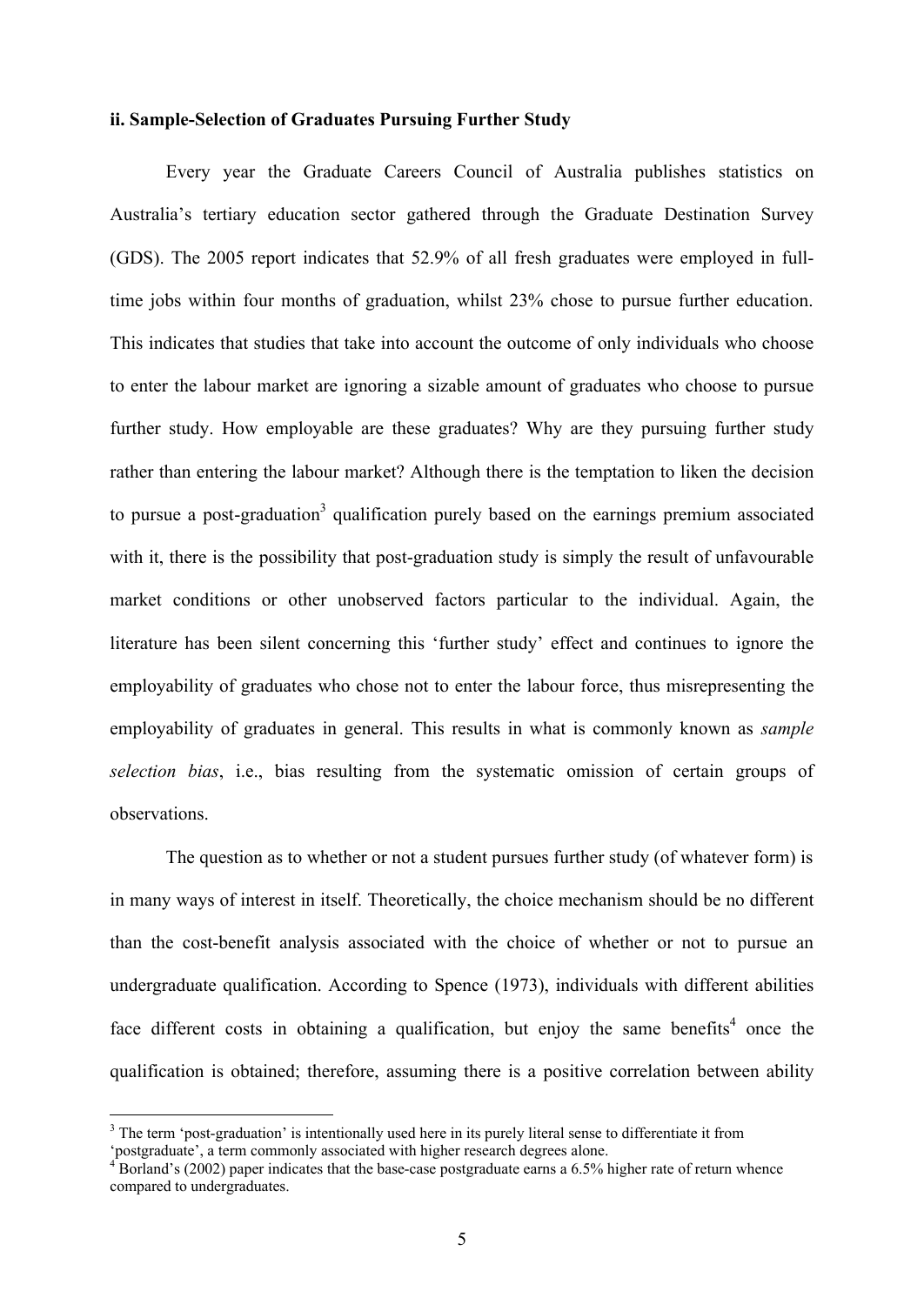and later on, productivity in the labour force, one can deduce that those who pursue higher or further education are those who are more productive and therefore, more employable. If graduates who are more employable are choosing to do further study rather than enter the labour force, a study that models employability purely based on those entering the labour force will be understating the average employability of graduates and would thus be biased. Additionally, following the train of thought pursued by rate of return calculations, postgraduation qualifications entail either higher probabilities of employment and higher lifetime wages or some positive combination of both. Since this study is focused on the employability of graduates, a direct application of the results would be to predict the probability of employment for those who chose further study, thereby clarifying whether there are any effects of masked or delayed unemployment<sup>5</sup> amongst them.

 5 That is, choosing to do further study as a *consequence* of facing unemployment in the labour market, or using further study as a method of delaying labour force participation.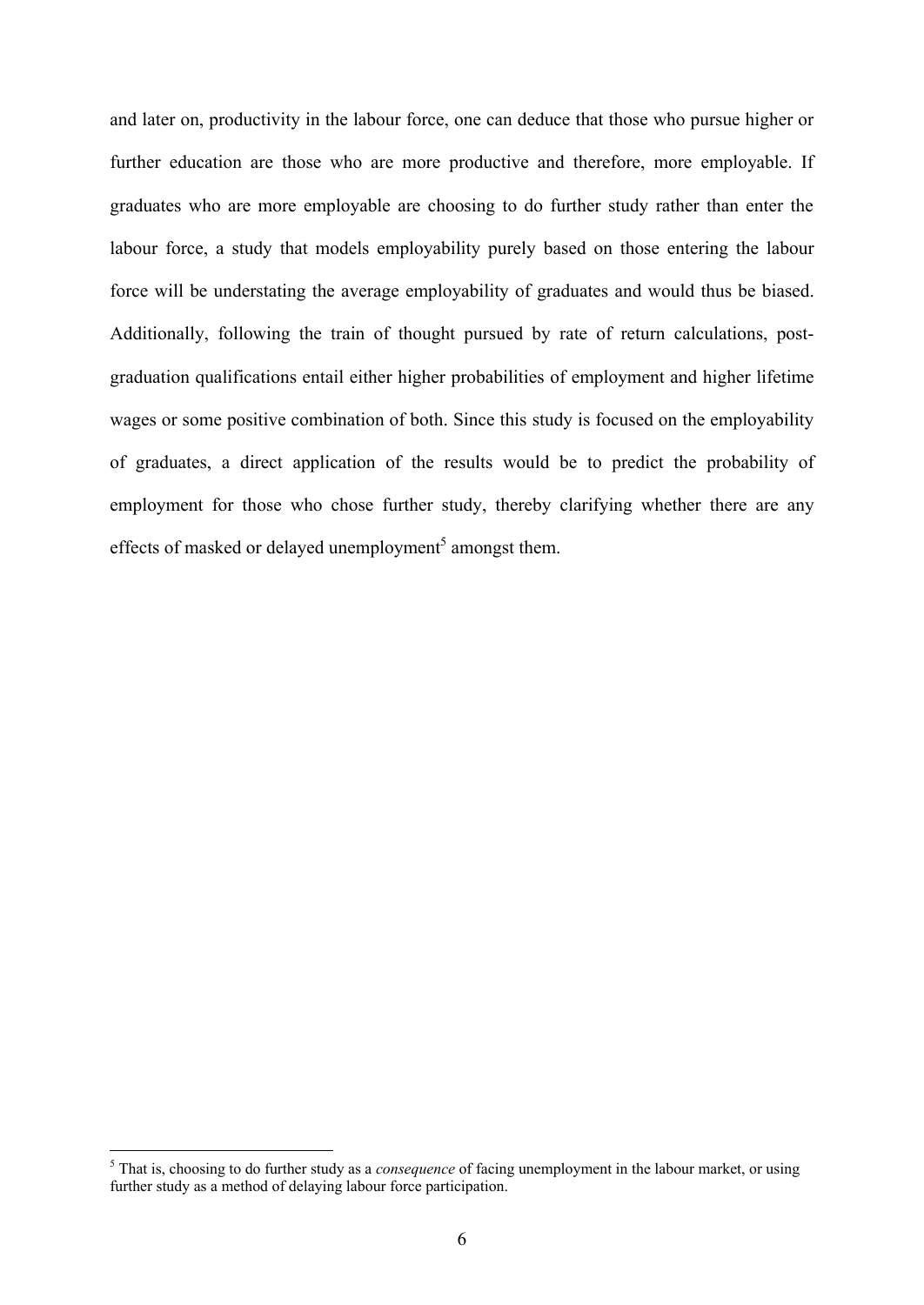## **II: DATA DESCRIPTION AND SUMMARY**

This study focuses on the graduate outcomes of University of Tasmania (UTAS) graduates in 2004 and 2005. The specificity and localised sampling, far from being a drawback, allows for the inclusion of variables otherwise unavailable at a national level. A unique data set particular to the University of Tasmania was able to be obtained by matching up IDs of Tasmanian graduates who participated in the GDS with their respective 'Best 5' score<sup>6</sup>; that is, the results that Tasmanian applicants used when first applying for entry into the University of Tasmania were attached to their subsequent GDS responses<sup>7</sup>. The Best 5 scores are essentially used as a proxy for the generic or innate ability of the student, unadulterated by whatever human capital a university degree might have later contributed.

The response rate to the UTAS GDS survey in 2004 was 1847 (63.5%) of 2909 graduates, whilst in 2005 it was 1832 (62.4%) of 2935 graduates, giving a total response of 3679 graduates. Of these, 3026 were undergraduate graduates. However, because only observations for which Best 5 scores were available were kept, observations involving postgraduate, overseas, and interstate students were discarded. The remaining sample size was 1831 (78.31%) observations out of an estimated<sup>8</sup> 2338 *Tasmanian undergraduate*<sup>9</sup> graduates. Given the data this study can only draw conclusions about UTAS and UTAS graduates in 2004 and 2005 and extrapolations to other regions with other universities should be treated with caution.

Of the 3026 undergraduate students who responded to the GDS, 1353 (44.71%) were employed in a fulltime job at the time of the survey, whilst 1143 (37.78%) were undertaking

<sup>&</sup>lt;sup>6</sup> A score based on the sum of the best five subjects for the Tasmanian Certificate of Education (TCE).

 $7$  The merging of the data sets were done entirely by university administration and student I.D.'s were removed to maintain the confidentiality of GDS respondents.

<sup>&</sup>lt;sup>8</sup> Data on the exact number of Tasmanian graduates was unavailable and as such the approximate total presented here was calculated based on the mean percentage-share of offers to Tasmanian pre-tertiary students (40%) in relation to the total number of offers in 2002/2003 (where 3 years is the average time taken to complete a bachelor degree), multiplied by the total number of undergraduate graduates in 2004/2005.

<sup>&</sup>lt;sup>9</sup> The definition of undergraduate here is taken to include those with Honours degrees; whilst Tasmanian is taken to be students who completed their TCE.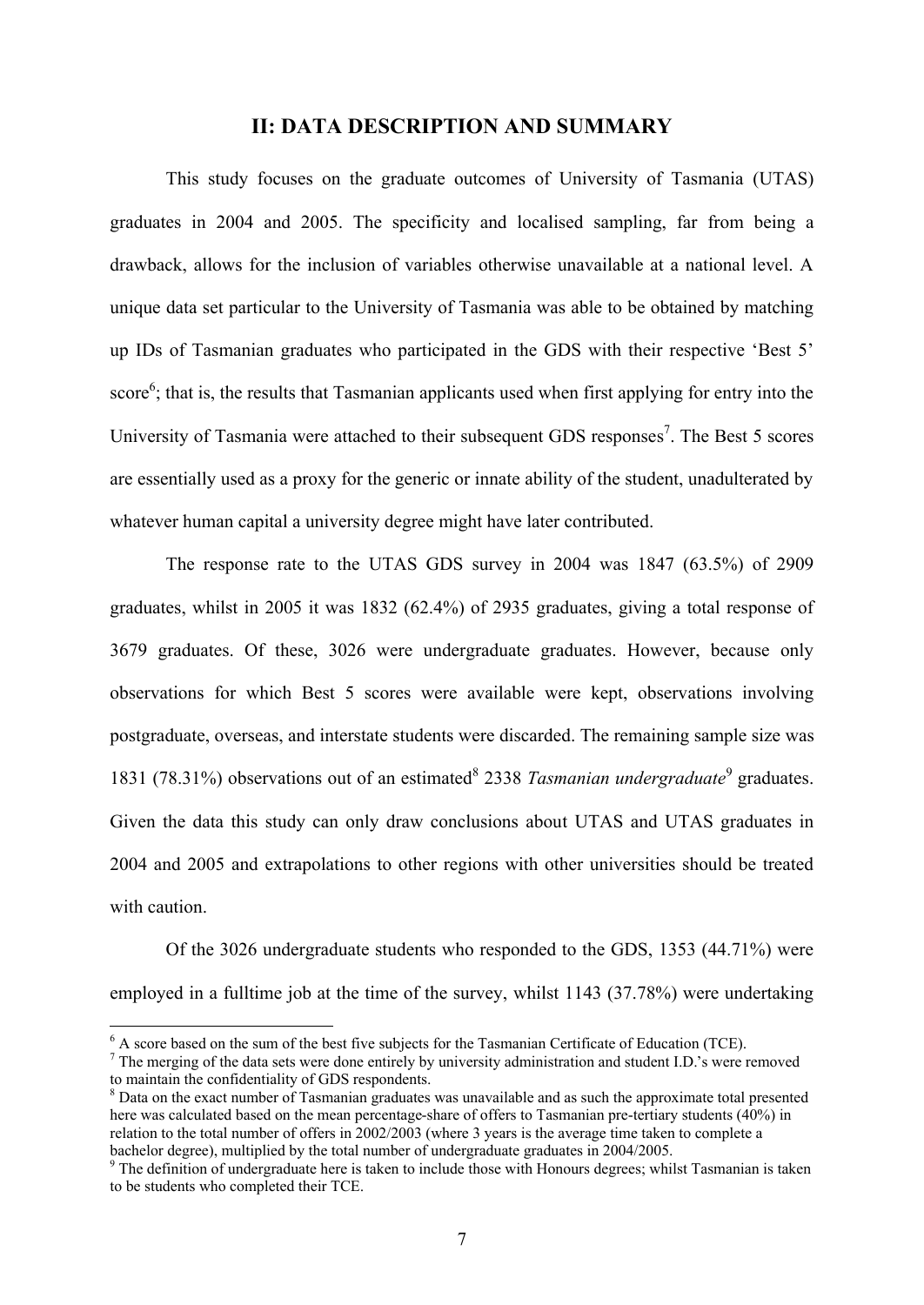further study on a fulltime basis. For this study's sample 825 (45.06%) of the 1831 were employed fulltime, whilst 722 (39.43%) were undertaking further studies fulltime. The similarity of percentages between this study's sample and the original complete GDS sample indicate that there is no loss of generality in using the smaller sample. Of the 1091 graduates in the labour force – i.e., graduates actively looking for work –  $266$  (24.38%) were unemployed, where unemployed in this case refers to an individual who is not studying fulltime, is looking for work, but is not in a fulltime job within six months of graduation. Table 2A depicts the course choices of those pursuing further studies.

| Diploma                     | Bachelor                       | Honours               | Graduate<br>Certificate | Graduate<br>Diploma | Graduate<br>Degree |
|-----------------------------|--------------------------------|-----------------------|-------------------------|---------------------|--------------------|
|                             | 91                             | 274                   | 93                      | 43                  | 69                 |
| Preliminary<br>Postgraduate | (Coursework)<br><b>Masters</b> | (Research)<br>Masters | PhD                     | Other               | Not Reported       |
|                             | 25                             |                       | 59                      |                     | 38                 |

*Table 2A: Further Study Groups*

A large portion of those pursuing higher studies chose to do Honours (37.95%) whereas less than ten percent of them were pursuing higher research degrees. Notably, 95 graduates were pursuing additional *undergraduate* qualifications.

Table 2B depicts the number of students pursuing further study as a percent of the total sample (1813), as well as the number of students employed as a percent of the number in the labour force (1091), disaggregated by their respective degree choices. The pattern that emerges seems to indicate a negative relationship between the two variables, with degrees such as Accounting, Engineering and Pharmacy/Medicine having the highest employment rates but also the lowest ratio of students pursuing further studies.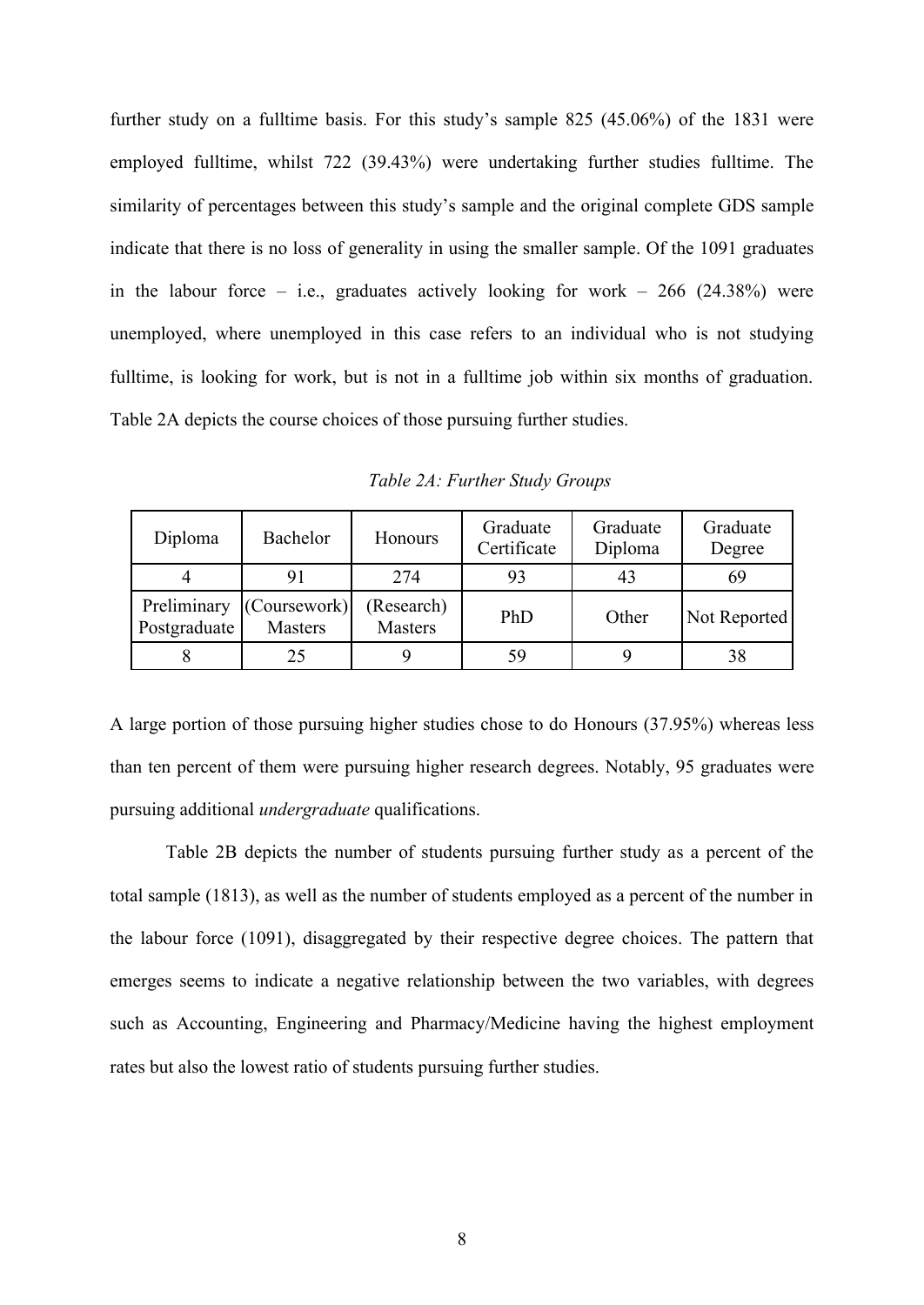|                    |                   |                    | %(Employed/          |
|--------------------|-------------------|--------------------|----------------------|
|                    | %(Studying/Total) |                    | <b>Labour Force)</b> |
| Education          | 1.09              | <b>Fine Arts</b>   | 45.24                |
| <b>Pharm/Med</b>   | 2.74              | <b>Soc Science</b> | 59.20                |
| Otherhealth        | 4.03              | <b>Science</b>     | 59.70                |
| <b>Accounting</b>  | 8.60              | <b>Education</b>   | 61.54                |
| Nursing            | 9.02              | Lang/Phil          | 62.96                |
| <b>Business</b>    | 13.83             | Agri/Envi          | 69.23                |
| Engi               | 13.85             | <b>Otherhealth</b> | 69.93                |
| Econ/Fin           | 37.21             | Law                | 71.88                |
| Agri/Envi          | 39.06             | Architect          | 76.47                |
| IT                 | 40.71             | <b>Business</b>    | 79.01                |
| Architect          | 48.48             | <b>IT</b>          | 79.10                |
| <b>Soc Science</b> | 60.57             | <b>Econ/Fin</b>    | 85.19                |
| <b>Fine Arts</b>   | 62.16             | <b>Accounting</b>  | 90.59                |
| Science            | 69.12             | Engi               | 92.86                |
| Law                | 72.65             | <b>Nursing</b>     | 95.87                |
| Lang/Phil          | 72.73             | <b>Pharm/Med</b>   | 100.00               |

## *Table 2B: Percent Employed and Percent Enrolled in Further Study, Sorted by Ascending Order*

The only degrees that seems to behave contrary to the general relationship is Education and Other Health Sciences, with a low percentage of those who choose to pursue further study (1% and 4% respectively), yet only 62% and 70% respectively of those in the labour force were employed. The general negative relationship indicates that there is the possibility that degrees associated with high graduate unemployment result in graduates choosing further study as a consequence of facing unemployment in the labour force; or alternatively, the decision to pursue further study and not work is part of a far-sighted optimal decision made when an individual chooses a degree.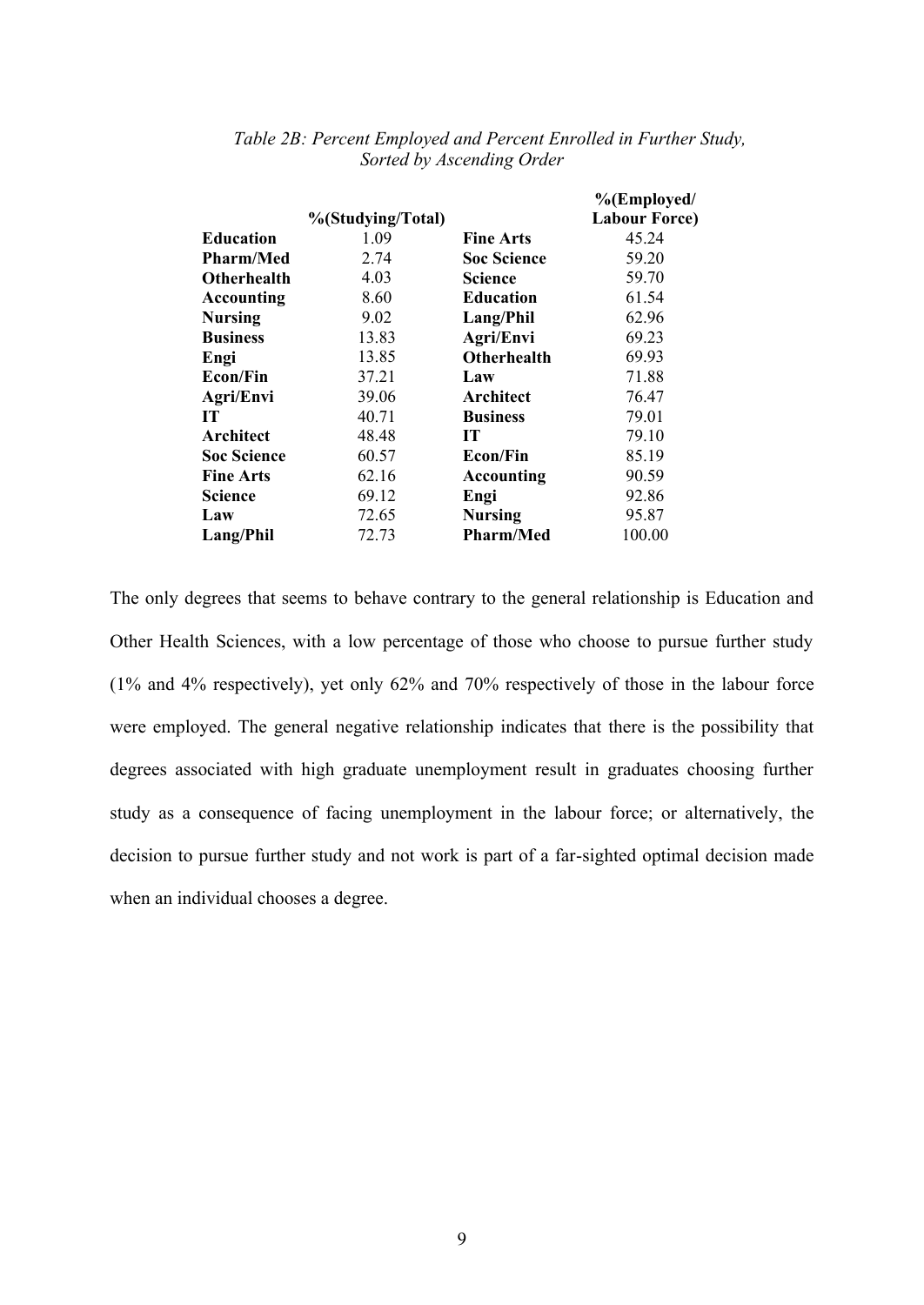## **III: METHODOLOGICAL FRAMEWORK**

Consider the latent index  $Y_i^*$  that determines whether or not individual *i* is employed within six months after graduation. This could be the result of either market conditions or the ability and characteristics of the individual in question. The equation is simply:

$$
Y_i^* = \mathbf{\beta}' \mathbf{X}_i + u_i \tag{3.1}
$$

where **β** is a vector of coefficients, **X** is a vector of explanatory variables and u is the error term. *Y*\*, however, is unobservable. What we do observe is variable *Y* that takes on the value 1 when an individual is employed in a fulltime job at the time of the survey and the value 0 otherwise. Assuming a normal distribution of errors, equation 3.1 can be modelled as the standard Probit. As previously discussed, two theoretical issues arise from equation 3.1, being that of self-selection and sample selection bias.

#### **i: Self-selection of Degree Choice**

In the vector of explanatory variables, **X**, each observation will have 16 dummy variables<sup>10</sup> reflecting their choice of a university degree, with a binary value of 1 for the degree actually chosen and 0 for all other degrees. Theoretically these dummy explanatory variables are considered endogenous due to the fact that the choice of a degree is influenced by variables that affect the probability of employment as well, e.g., ability, gender and other factors: this could result in highly biased estimates in equation 3.1. To account for this, the choice of a degree is modelled using what is commonly known as McFadden's (1977) Nested Logit. Suppose, as per the Random Utility Model, there is an unobservable utility index,  $U^*_{ij}$ , that varies across each individual *i* and each degree choice *j* that the individual faces. The utility index is simply the result of the cost-benefit calculation the individual makes in

<sup>&</sup>lt;sup>10</sup> Presented in section 3.6.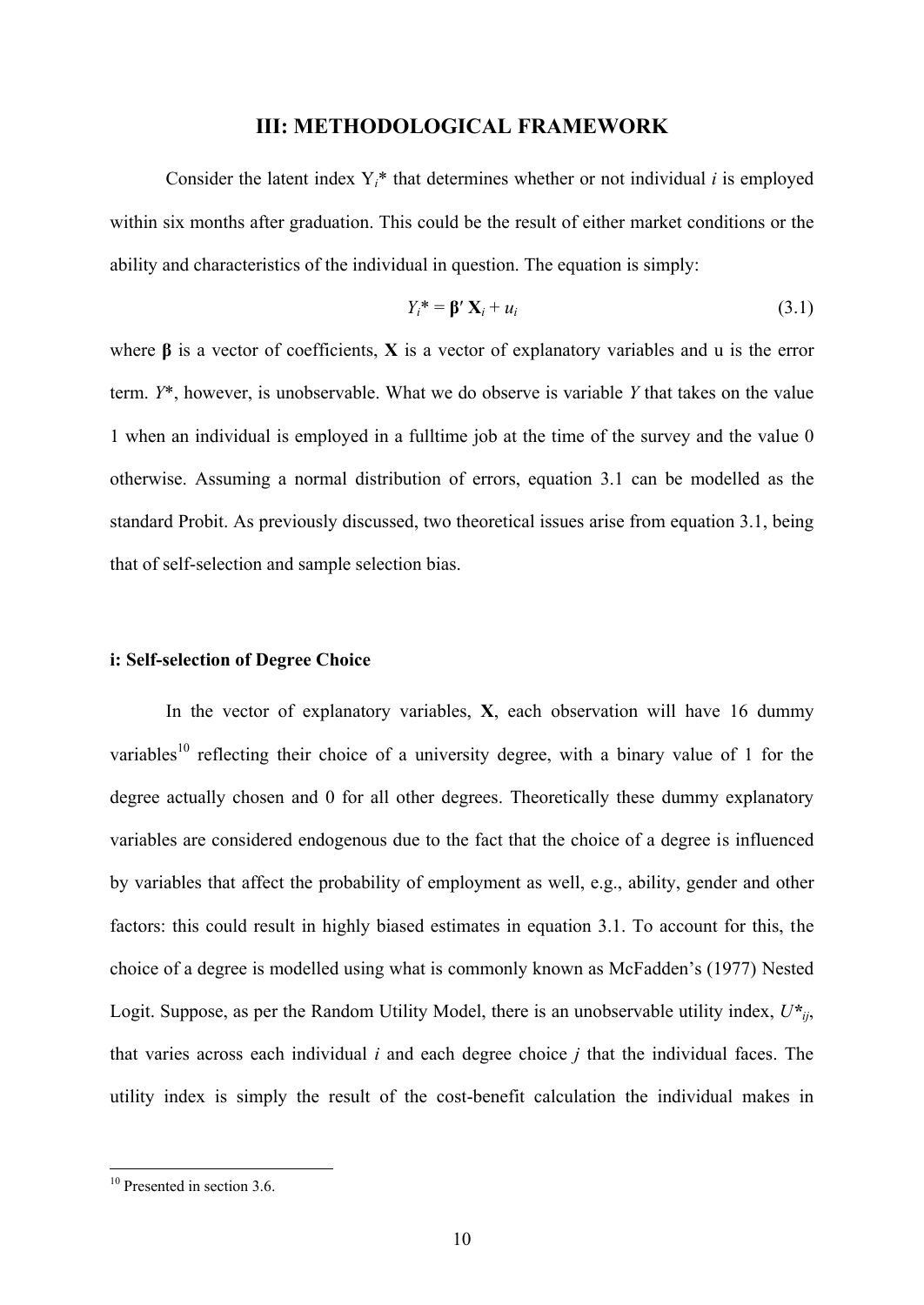choosing a degree and therefore the individual will choose the degree with the highest utility with respect to himself:

$$
U^*_{ij} = \mathbf{a}' \mathbf{Z}_j + \gamma' \mathbf{W}_i + \mathbf{\varepsilon}_{ij}
$$
 (3.3)

where  $\alpha$  and  $\gamma$  are vectors of coefficients; **Z** is a vector of explanatory variables that vary with *alternatives*; **W** is a vector of explanatory variables that vary with *individuals*<sup>11</sup>; and  $\varepsilon$  is a matrix of error terms assumed to be distributed according to the multivariate generalised extreme value distribution $^{12}$ .

The main advantage of the Nested Logit over its more common predecessor, the Multinomial Logit, is the relaxation of the 'Independence of Irrelevant Alternatives' (IIA) assumption which requires that the predicted probabilities remain consistent regardless of the number of alternatives or choices included in the model. This is often referred to as the 'red bus – blue bus' problem that occurs in unordered choice models where the choices are close substitutes of each other. With 16 different degree choices in this study, the problem of closeness or substitutability is highly plausible. If the IIA assumption fails to hold, the estimated coefficients produced by a Multinomial Logit would be inconsistent due to a high sensitivity to the number of alternatives included. The Nested Logit allows for substitutability between choices by modelling a sequential decision process in the fashion of a tree where initially choices are made between branches (yielding the *marginal* probability of selecting the branch), and once the branch has been chosen, the twigs relevant to that branch will yield the probability of choosing the twig *conditional* on having chosen the branch; the joint probability is then simply the product of the two. The IIA assumption is only required to hold within branches but not across them. In the case of this study, the decision process has been modelled such that the student first chooses a faculty (branch) and from that faculty, a specific

<sup>&</sup>lt;sup>11</sup> Traditionally the *Multinomial* Logit is used to model individual-varying explanatory variables whilst McFadden's (1974) *Conditional* Logit is used to model choice-varying explanatory variables (see Maddala 1983,  $pg$  41-46).

<sup>12</sup> McFadden (1977) gives the proof to the derivation of this unique distribution under the framework of the Random Utility Model.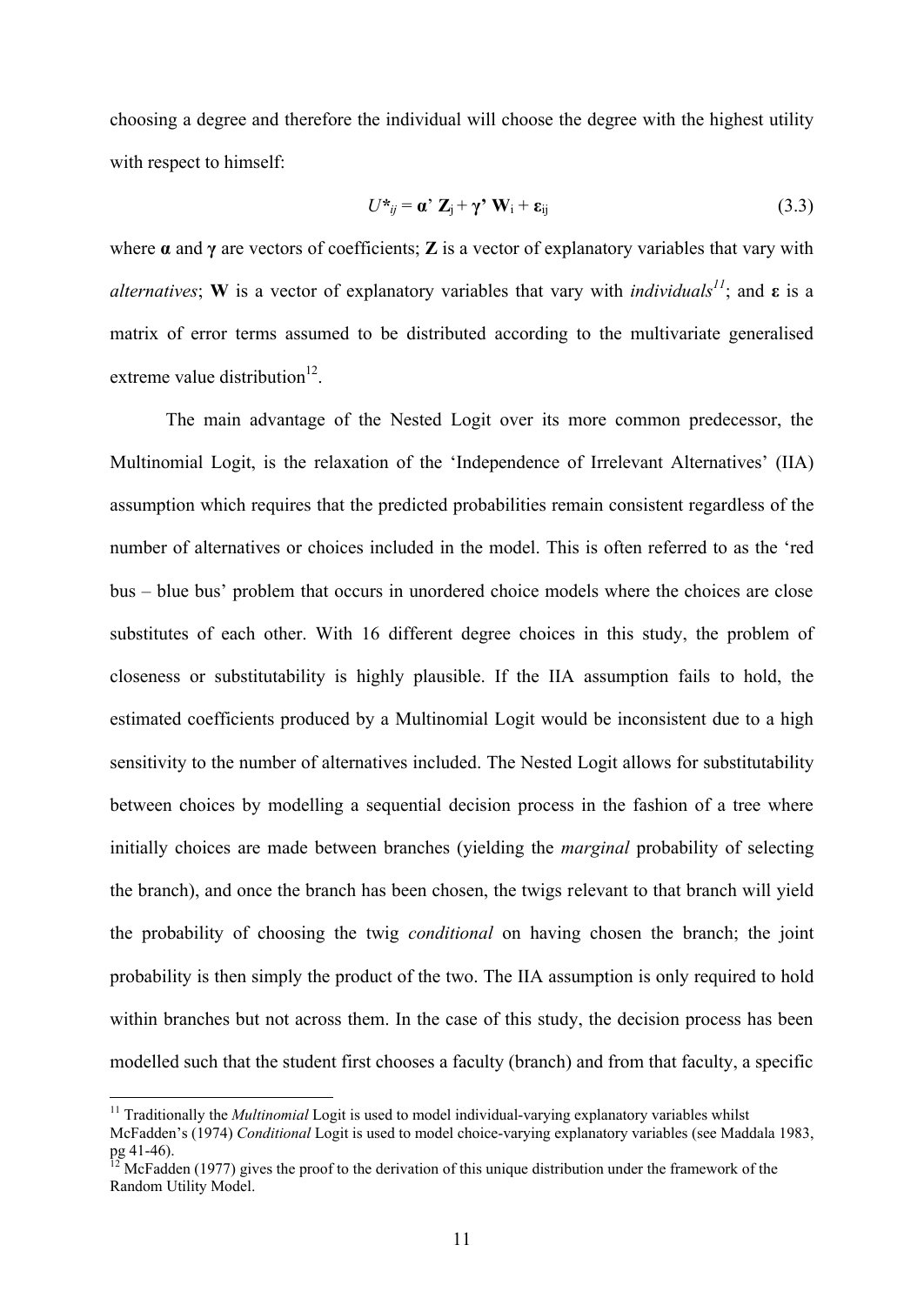degree (twig). Several Hausman specification tests were carried out to determine the need for the nested structure. The results $13$  indicate that the IIA assumption is violated with the removal of any faculty choice, therefore indicating that the nested structure is required.

This study uses Stata 9 to run a Nested Logit based on the Random Utility Model, adopting Florian Heiss' (2002) Stata update called 'nlogitrum' that ensures consistency with Random Utility theory. The model can be expressed econometrically as:

$$
Pr(Faculty = k) = \frac{e^{t_k I V_k}}{\sum_{m} e^{t_m I V_m}}
$$
(3.4)

$$
Pr(\text{Degree} = j \mid \text{ Faculty} = k) = \frac{e^{\frac{1}{\lambda_k} (a' Z_j + g' W_i)}}{e^{\frac{1}{\lambda_k} IV_k}}
$$
(3.5)

$$
IV_{k} = \ln \sum_{n} e^{\frac{1}{\lambda_{n}(a'Z_{j} + g'W_{i})}}
$$
(3.6)

$$
Pr (Degree = j, Faculty = k) = equation (3.4) \times equation (3.5)
$$
 (3.7)

where subscript *m* refers to all possible faculty choices including *k* and subscript *n* refers to degree choices *within* faculty choice *k*; 'IV' is the inclusive value, often defined as an 'index of the expected maximum utility from the choice of alternatives in the lower-levels [twigs] of the partitioned tree' (Hensher 1986);  $\tau$  is the Inclusive Variable (IV) parameter, also referred to as dissimilarity parameters (Heiss 2002) since they effectively show the differences between the specified nests. If all values of  $\tau$  are equal to unity, then the Nested Logit, as specified in this study<sup>14</sup>, collapses into McFadden's (1974) Conditional Logit.

Once the results are obtained, the Inverse-Mills' Ratios (or pseudo-residuals) are calculated and used in the Probit equation for employability (equation 3.1) in order to correct for possible endogeneity. This 'heckit' methodology (named after James Heckman) is

<sup>&</sup>lt;sup>13</sup> Appendix C details the test and results.

 $14$  Depending on the type of variables used (refer to footnote 14), the Nested Logit can collapse to either a Multinomial or Conditional Logit.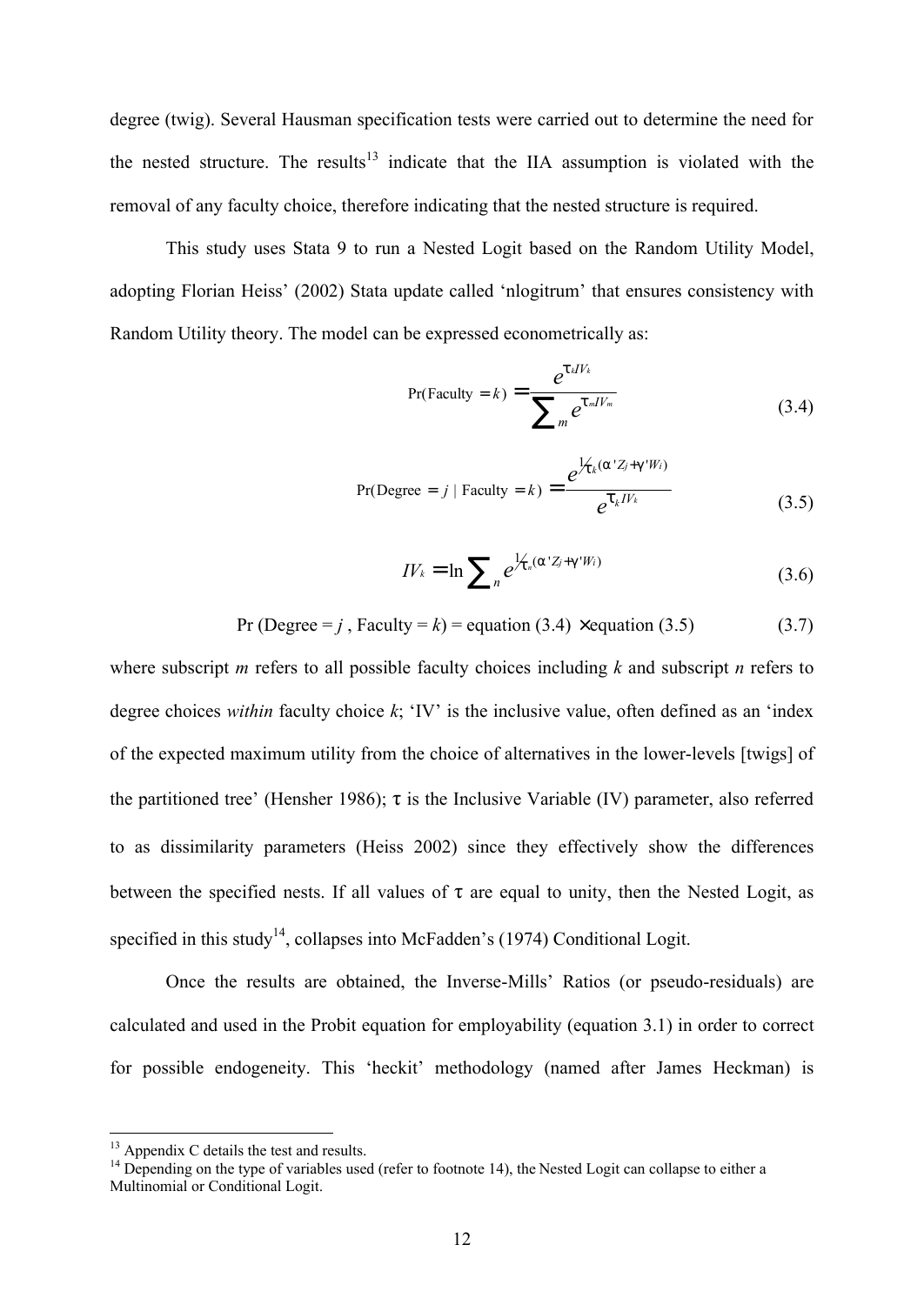suggested by Arendt and Holm (2006) in the application to binary endogenous explanatory variables (as in this case). Following Lee's (1983) adaptation of the *multinomial* case of Heckman's (1979) two-step procedure, Bourguignon et al (2004) suggest the addition of the single correction term to the equation in question (in this case, equation 3.1), meaning that the correction term will include predicted values from the Nested Logit only for the degree that the individual *actually* chose (as opposed to the practically intractable method of including one correction term for each *possible* degree choice, which is 16 in this case). Since the Nested Logit is assumed to be distributed with generalised extreme value, the predicted values are first multiplied by the inverse of the standard cumulative to make it compatible with the Probit of equation 3.1. The correction term, then, will be of the following form:

$$
\lambda \frac{\varphi[\Phi^{-1}[\hat{U}_{ij}^*]]}{\hat{U}_{ij}^*}
$$
\n(3.8)

where  $\lambda$  is the coefficient to be estimated by the Probit of equation 3.1;  $\varphi$  is the standard normal density function;  $\Phi$  is the standard normal cumulative distribution function; and  $\hat{U}^*_{ii}$  is the predicted values from the Nested Logit (equation 3.3 to 3.7). So long as the errors in the degree choice equation 3.3 are correlated with the employability equation 3.1, the probability of being employed will be affected by variables in the degree choice equation as well<sup>15</sup>. Although providing consistent estimates, the heckit correction term results in heteroskedasticity and the standard errors of the model are therefore inefficient (Arendt & Holm 2006). To account for this, Stata's robust heteroskedastic-consistent standard errors were used.

<sup>&</sup>lt;sup>15</sup> See Raaum and Torp (2000) for a discussion of the effects of observable variables and unobservables (residuals) from the selection equation on the primary (in this case, employability) equation.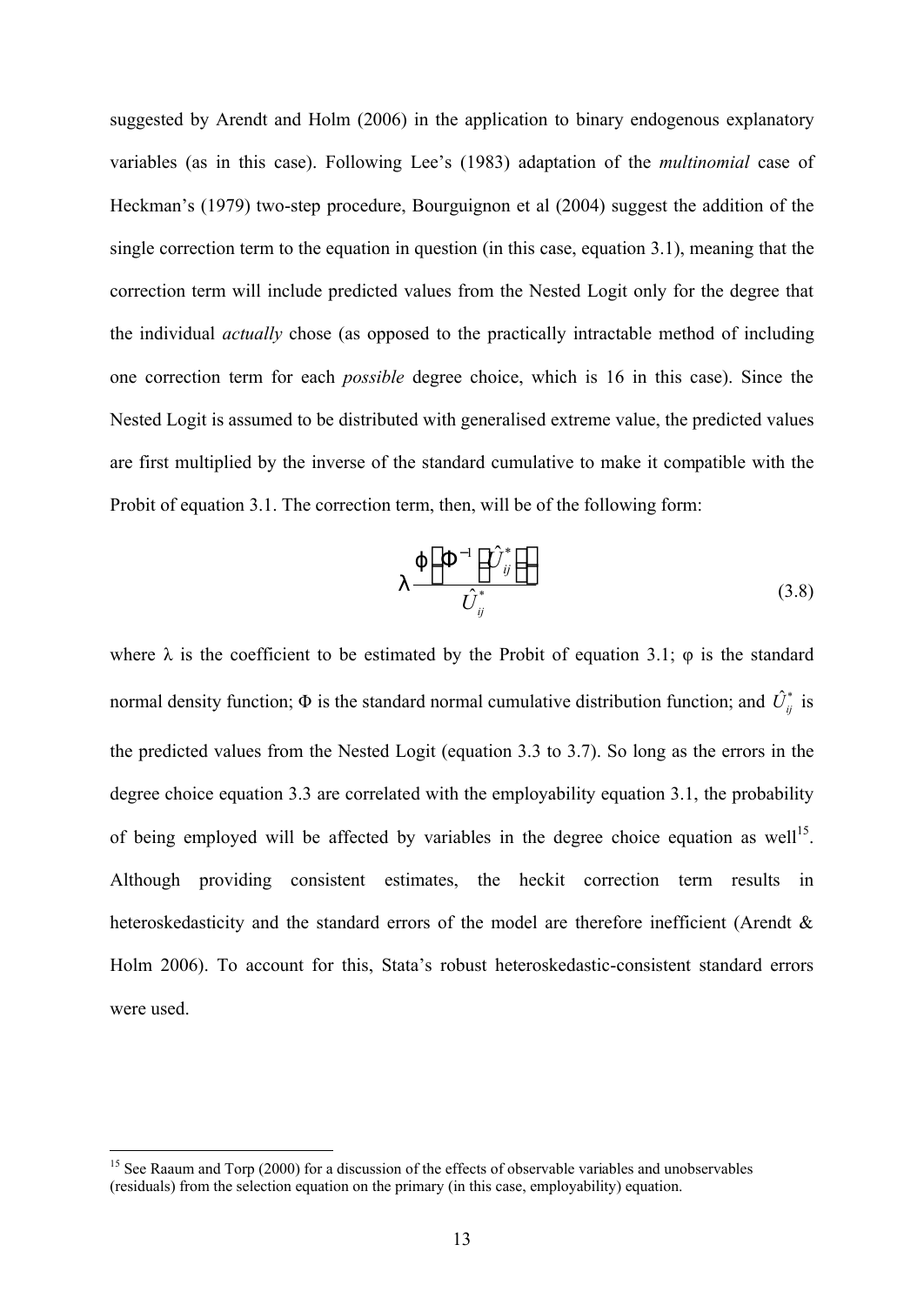## **ii: Sample-Selection of Graduates in the Labour Force**

The second problem with modelling employability of an individual within six months of graduation is the selection criteria for including individuals in the sample. Only individuals who are *not* pursuing further studies upon graduation are considered since palpably, those pursuing further study are involved in a 'positive outcome'<sup>16</sup> and cannot be considered unemployed. If, however, on average, those excluded from the employability sample have a systematic higher (or lower) chance of being employed (had they chosen to enter the labour market), then the sample considered suffers from what Greene (1990, pg 740) calls 'incidental truncation' or more commonly, sample selection bias, meaning the sample considered is nonrandomly selected. The consequence of this is that the coefficients (vector **β** in equation 3.1) would be biased towards individuals who have decided to enter the labour force; thus graduates who chose to pursue further study would not be able to use the results to get an indication of how employable they are. A similar 'heckit' (or Heckman's two-step method) as adopted for the endogeneity problem in the previous section is applied in this case. Consider the probability that individual *i* is observed *not* pursuing fulltime further study and is therefore considered in the labour force<sup>17</sup> as:

$$
L_i^* = \eta \mathfrak{C} X_i + e_i \tag{3.9}
$$

$$
\text{Prob}\left(L_{i} = 1\right) = \text{Prob}(\eta \in \mathbf{X}_{i} > e_{i})\tag{3.10}
$$

where  $L^*$  is the unobservable index associated with being in fulltime further study;  $L$  is a dummy variable that equals 0 if the individual is doing fulltime further study and 1 otherwise; *e* is the error term (assumed normally distributed) associated with the Probit of *L*; **η** is a vector of coefficients; and **X** is the same vector of variables used in the employability Probit (equation 3.1).

<sup>&</sup>lt;sup>16</sup> Smith et al 2000 indicate that a positive outcome for a graduate involves only either employment or further study.

<sup>17</sup> Individuals who are *both* not enrolled in fulltime study *and* not looking for employment are not considered in the sample.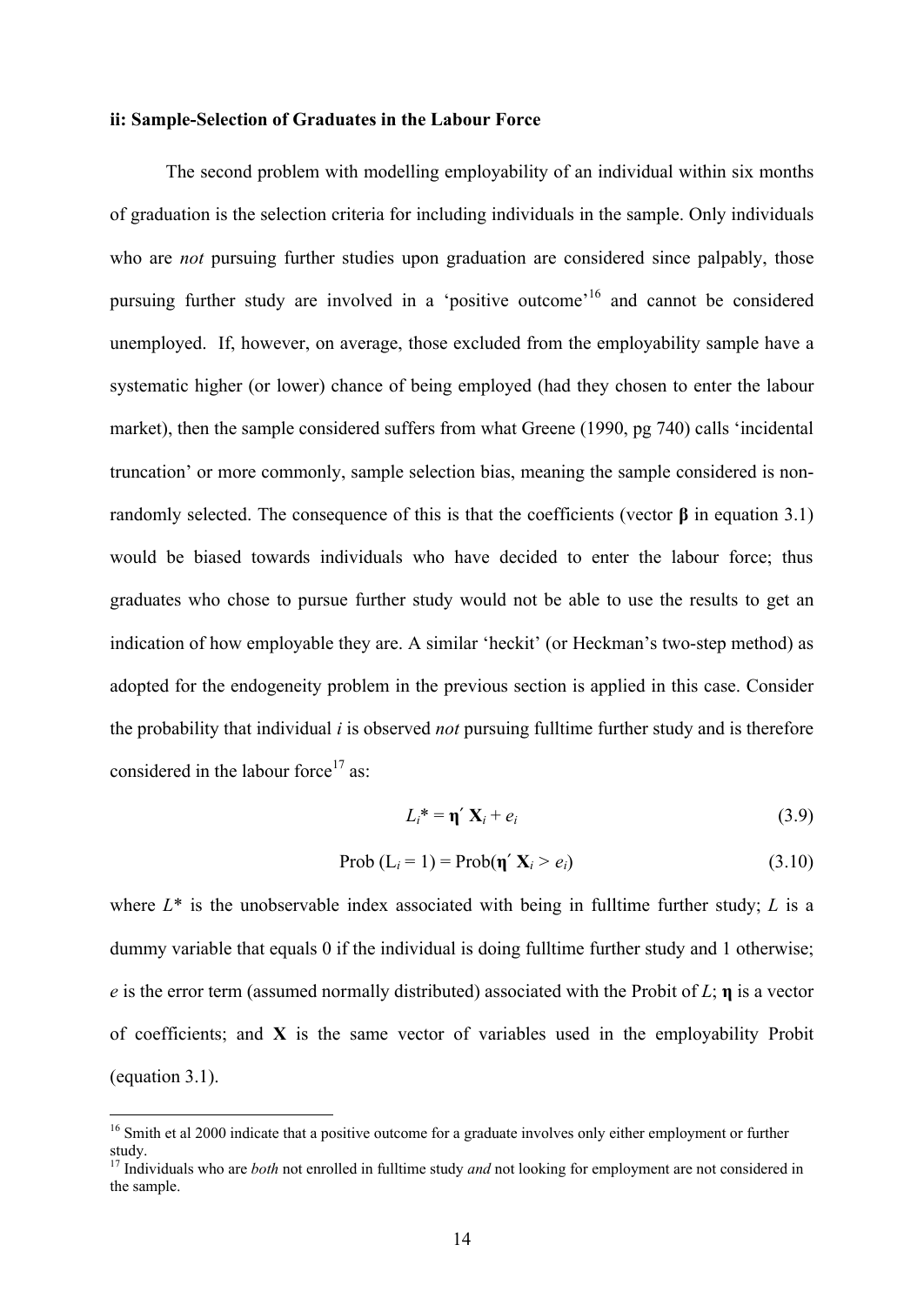The variable *Y* of equation 3.1 is only observable if  $L = 1$ , that is, a graduate can only be considered unemployed (or employed) if they are *not* pursuing fulltime further study. Following Arendt and Holm (2006), the following correction term is included in the Probit of equation 3.1:

$$
\rho \frac{\varphi[\eta' \mathbf{X}_i]}{\varphi[\eta' \mathbf{X}_i]}
$$
 (3.11)

where  $\rho$  is to be estimated in equation 3.1;  $\varphi$  is the standard normal density function; and  $\Phi$  is the standard normal cumulative distribution function.

Stata's 'heckprob' command, using maximum likelihood methods based on Van de Ven and Van Praag's (1981) paper, ensures that the standard errors of the correction term are consistent and homoskedastic. This correction term is similar to the one adopted in section 3.3 since it is essentially allowing for correlation between error terms of the different equations.

### **iii: Explanatory Variables for the Employability (Probit) & Selection (Probit) Equations**

The variables presented in Table 3C satisfy the vector **X** in equation  $(3.1) - (3.2)$  and  $(3.9) - (3.11)$ . All data on the variables presented here are from UTAS GDS 2004/2005, except for the Best 5 scores which were merged from UTAS student records. Once the maximum likelihood process is carried out, variables that were found insignificant in either equation were removed to minimise collinearity in the correction terms<sup>18</sup>. The Honours and Best 5 variables were removed from the employability Probit and the Gender and Permanent Residency variables were removed from the selection equation in the final model.

<sup>&</sup>lt;sup>18</sup> Puhani (2000) gives a good discussion of the limitations of the Heckman procedure and the problem of collinearity inherent in the correction term.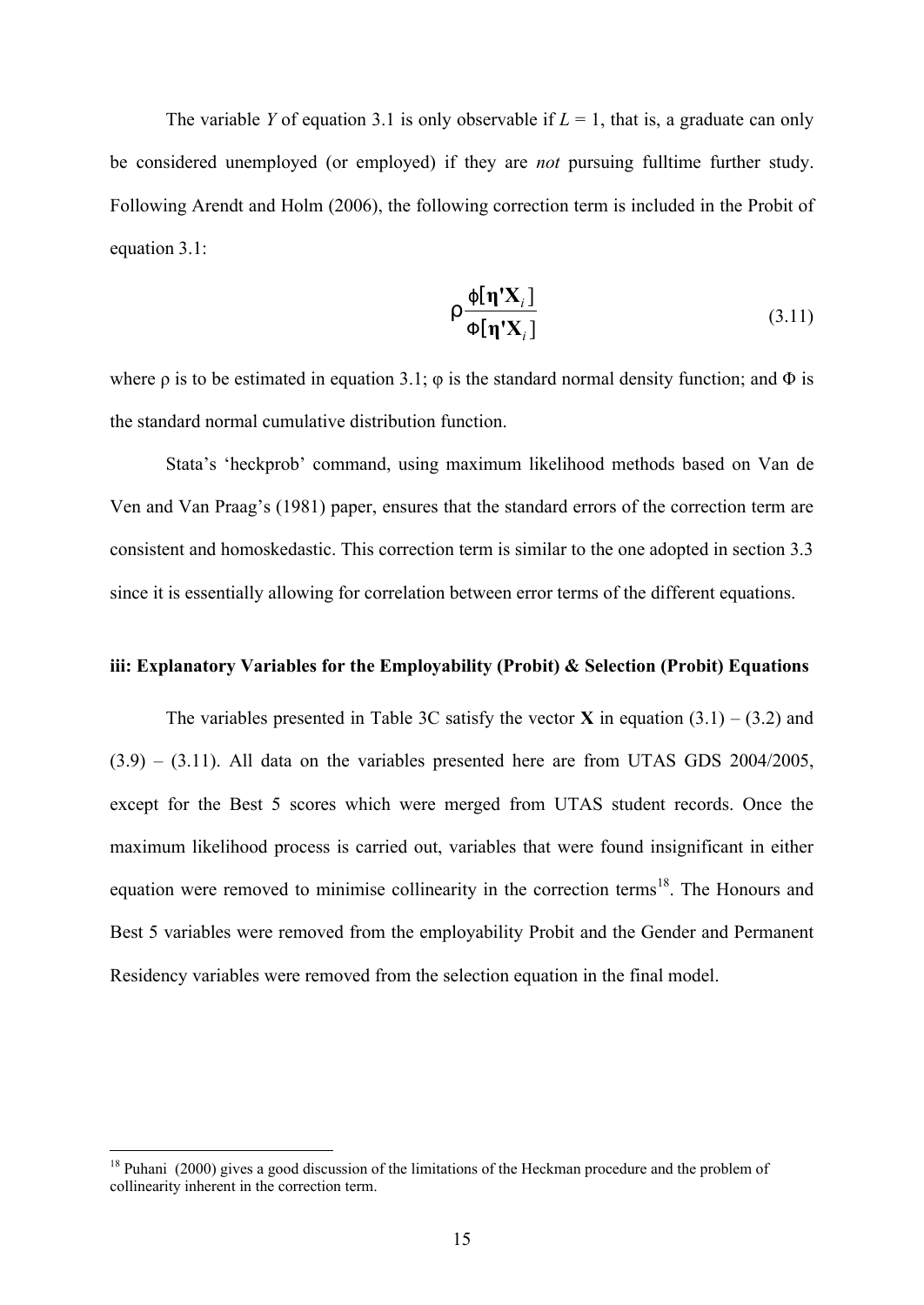# *Table 3C: Variables in the Employability and Selection Equations*

|                        | <b>Description &amp; Expectation</b>                                                      |  |  |  |
|------------------------|-------------------------------------------------------------------------------------------|--|--|--|
| Age & Age Squared      | Although age and age squared are traditionally used in employment and                     |  |  |  |
|                        | wage equations, in this case one would expect that the sample consists                    |  |  |  |
|                        | mainly of fresh graduates therefore age may not give traditional results                  |  |  |  |
|                        | since an older fresh graduate normally indicates quite the opposite $-$ that              |  |  |  |
|                        | the person took longer to acquire the degree or is a mature-aged student.                 |  |  |  |
|                        | However, the variables could also be capturing the effects of older                       |  |  |  |
|                        | graduates with working experience, in which case the standard quadratic                   |  |  |  |
|                        | relationship of employability with age would apply.                                       |  |  |  |
| <b>Residency</b>       | A dummy variable scored '1' if a person <i>does not</i> permanently reside in             |  |  |  |
|                        | Australia: this variable is used to capture the opportunities of the foreign-             |  |  |  |
|                        | born in the local labour market. Since those without Best 5 scores were                   |  |  |  |
|                        | removed from the sample, foreign-born are limited to those who                            |  |  |  |
|                        | completed the TCE.                                                                        |  |  |  |
| Gender                 | A dummy variable scored '1' if a person is female. Significance would                     |  |  |  |
|                        | indicate gender bias in the labour market.                                                |  |  |  |
| <b>Best 5 score</b>    | Refer to table 3B for description <sup>19</sup> . Significance of the term would indicate |  |  |  |
|                        | that controlling for human capital or signalling associated with a degree,                |  |  |  |
|                        | pre-tertiary ability still plays a part in obtaining a job.                               |  |  |  |
| <b>Final Year Work</b> | An indicator of work experience; scored '1' if the person was involved in                 |  |  |  |
|                        | any paid employment during his final year of studying at UTAS.                            |  |  |  |
|                        | Significance could mean employers value work experience.                                  |  |  |  |
| <b>Honours</b>         | A dummy variable scored '1' if a person completed an Honours degree.                      |  |  |  |
|                        | There is a strong a priori expectation for this variable to be significant if             |  |  |  |
|                        | the traditional rate of return hypothesis is to hold <sup>20</sup> .                      |  |  |  |
| 15 Degree Choices      | Appendix B discusses the complete division and grouping of the degrees                    |  |  |  |
| & 1 Base Case          | into 16 dummy variables, with Pharmacy/Medicine serving as the base                       |  |  |  |
|                        | case in order to avoid the dummy variable trap. Significance of different                 |  |  |  |
|                        | degrees generally gives an idea of the labour market conditions associated                |  |  |  |
|                        | with the field or discipline.                                                             |  |  |  |

<sup>&</sup>lt;sup>19</sup> Traditionally, in modelling whether a student chooses to pursue higher education, both ability and family proxies are recommended (Borland et al 2000); in this case data was unavailable for family background indicators.

<sup>&</sup>lt;sup>20</sup> Note that for Law degrees alone, Honours qualifications are awarded based on academic merit and not on any additional coursework/research requirements; therefore, the significance of the Honours variable, as applied to the case of Law degrees, reflects the importance of academic merit rather than additional education.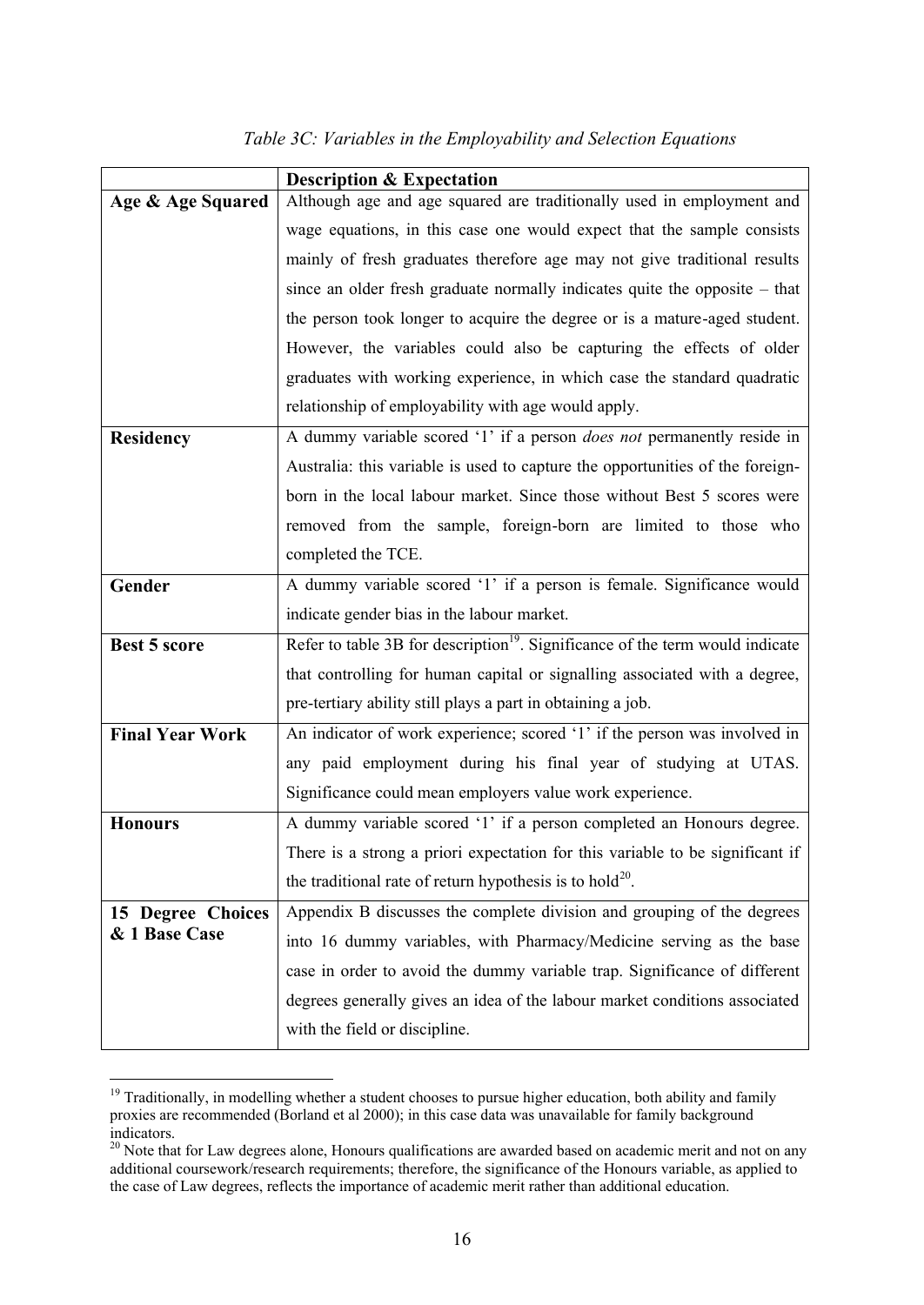## **IV: RESULTS**

Table 5C presents the results from the employability Probit (equation 3.1) without any corrections and also with both endogeneity (equation 3.8) and selection (equation 3.11) corrections. The former are biased results and are only presented as a source of comparison. The constant term was not found to be significant (probably due to the continuous Age variable) and was therefore removed. The results presented are in terms of marginal effects of a change in the variables on the probability of employment.

|                         | <b>No Corrections</b> |         | <b>Both Corrections</b> |           |  |
|-------------------------|-----------------------|---------|-------------------------|-----------|--|
|                         | dy/dx                 | P-value | dy/dx                   | P-value   |  |
| Age                     | 0.039                 | 0.000   | 0.040                   | 0.000     |  |
| age square              | $-0.001$              | 0.002   | $-0.001$                | 0.008     |  |
| <b>Residency</b>        | $-0.414$              | 0.047   | $-0.439$                | 0.002     |  |
| final year work         | 0.129                 | 0.000   | 0.229                   | 0.000     |  |
| Gender                  | $-0.058$              | 0.037   | $-0.078$                | 0.016     |  |
| <b>Accounting</b>       | $-0.251$              | 0.074   | $-0.419$                | 0.000     |  |
| <b>Education</b>        | $-0.569$              | 0.000   | $-0.594$                | 0.000     |  |
| <b>Otherhealth</b>      | $-0.515$              | 0.000   | $-0.577$                | 0.000     |  |
| <b>Nursing</b>          | $-0.033$              | 0.768   | $-0.115$                | 0.325     |  |
| Agri/Envi               | $-0.529$              | 0.000   | $-0.646$                | 0.000     |  |
| <b>Architect</b>        | $-0.468$              | 0.005   | $-0.697$                | 0.000     |  |
| Engi                    | $-0.173$              | 0.247   | $-0.388$                | 0.002     |  |
| IT                      | $-0.455$              | 0.001   | $-0.623$                | 0.000     |  |
| <b>Science</b>          | $-0.607$              | 0.000   | $-0.710$                | 0.000     |  |
| <b>Business</b>         | $-0.438$              | 0.001   | $-0.568$                | 0.000     |  |
| <b>Econ/Fin</b>         | $-0.380$              | 0.023   | $-0.592$                | 0.000     |  |
| <b>Soc Science</b>      | $-0.596$              | 0.000   | $-0.713$                | 0.000     |  |
| Law                     | $-0.508$              | 0.000   | $-0.678$                | 0.000     |  |
| Lang/Phil               | $-0.575$              | 0.000   | $-0.688$                | 0.000     |  |
| <b>FineArts</b>         | $-0.694$              | 0.000   | $-0.718$                | 0.000     |  |
| <b>Self-selection</b>   | n/a                   | n/a     | 0.010                   | 0.018     |  |
| <b>Sample-selection</b> | n/a                   | n/a     | $0.621*$                | $0.038**$ |  |

*Table 5C: Employability Probit with & without Self & Sample Selection corrections*

**\*** This is not a marginal effect but simply the coefficient of the correction term (**ρ** in equation 3.11).

\*\* The significance of the selection coefficient is essentially a likelihood ratio test of the independence of the employability equation and selection equation.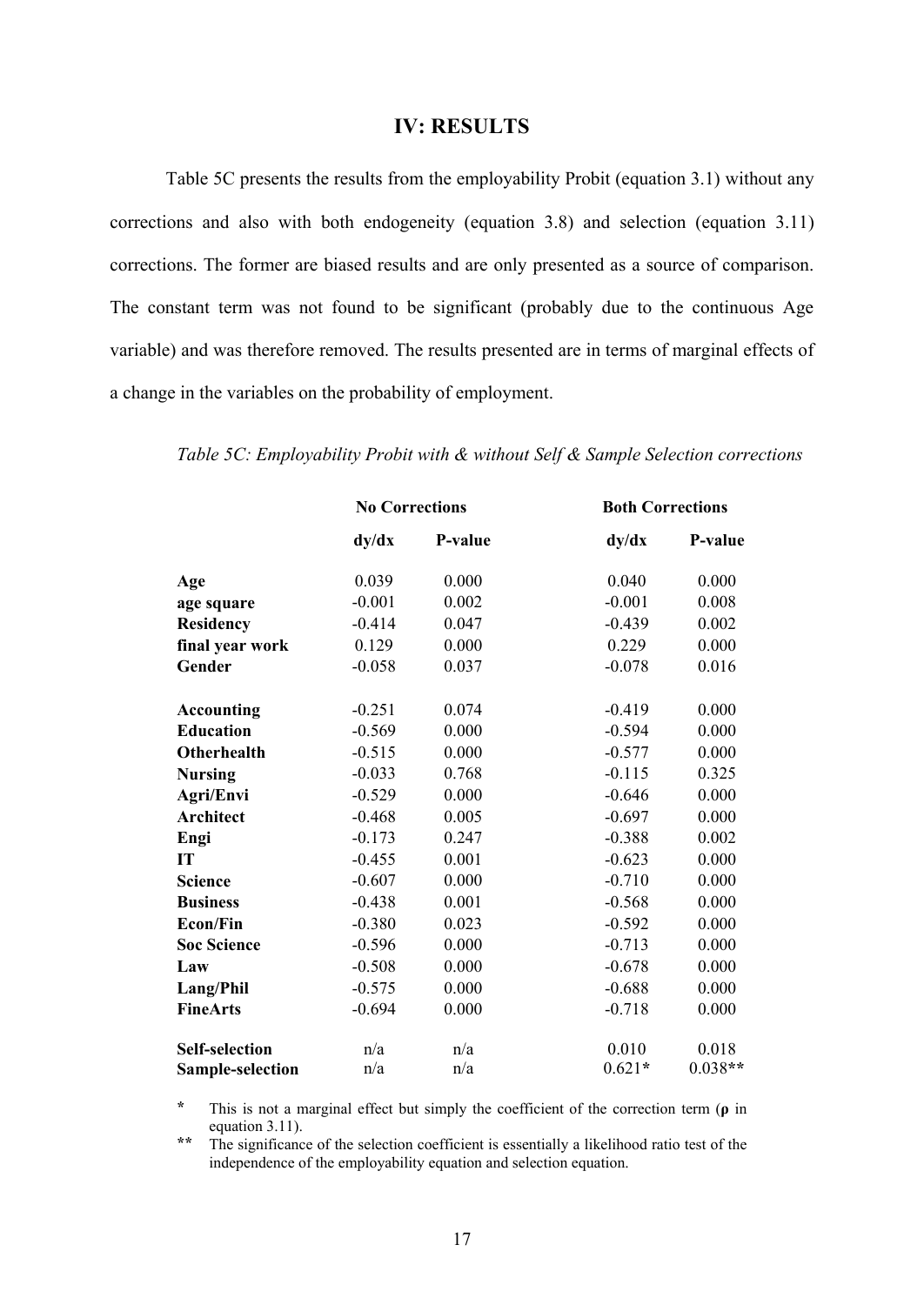The first important thing to note is that both the Best 5 and Honours variables were removed from the equation due to insignificance, and consequentially, to minimise collinearity with the selection correction term. Both these variables, however, are indicators of some form of human capital (or signalling) and their insignificance indicates that rather than innate academic ability (Best 5) or further specialised knowledge (Honours), degree choice and final year working experience are the main influences on the probability of employment.

Although both self-selection and sample-selection correction terms are found to be significant at a 5% level of significance, the removal of the self-selection correction term does not change the estimated coefficients by much<sup>21</sup>. Several degrees, however, are significantly affected by the correction. Accounting, Architecture, Engineering and Economics/Finance degrees have 6%, 9%, 10% and 5% less chance of being employed respectively once selfselection is taken into account. The fact that employability drops after self-selection is taken into account suggests that positive self-selection occurs in the affected degrees. This means that students who are more likely to be employed (for whatever reasons) tend to choose those degrees: self-selection correction accounts for this bias by lowering the probability of finding employment in application to an average, randomly selected individual. In spite of this result, non-correction only results in an insignificant upward bias in the mean predicted conditional<sup>22</sup> probability of employment, suggesting that self-selection is not a problem if general forecasting is of interest, but important if statements are to be made about individual degrees.

Without sample-selection correction, the predicted conditional probability of finding employment, calculated at the mean of each explanatory variable, is 80%, whereas the selection correction reduces the probability to 70%; this indicates, again, that there is positive selection occurring. In this case, positive selection means graduates who choose to enter the

 $21$  Refer to Appendix F for a comparison.

<sup>&</sup>lt;sup>22</sup> The *conditional* probability – that is, conditional on having chosen to enter the labour force – is used here since the decision to enter the labour market is entirely an individual decision, therefore the joint probability (of being in the labour force *and* in a fulltime job) is not relevant as an indicator of market conditions and employability, which is the focus of this study.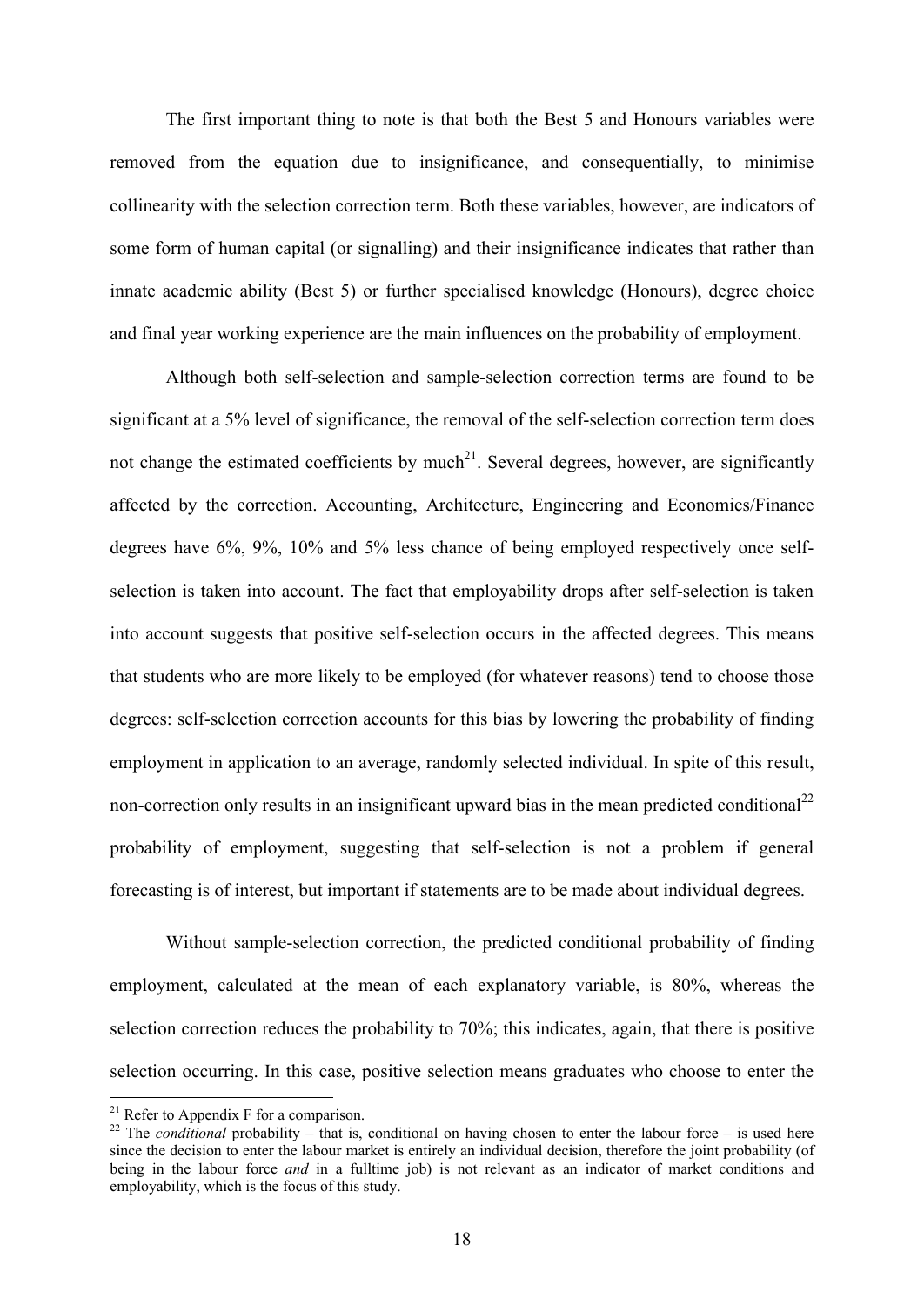labour force have systematically higher probabilities of being employed when compared to those who pursue further study. For example, the uncorrected results suggest that an individual who *chose to enter the labour force* with an Accounting degree might have a 25% *less* chance of finding a job relative to a Pharmacist/Medicine graduate. This number, however, is misrepresenting the contribution of an Accounting degree to the employability of the graduate *population* and is only applicable to those who chose to enter the labour force. The fact that Accounting graduates from the graduate population *as a whole* actually have 42% less chance of finding a job relative to Pharmacist/Medicine graduates indicates that Accounting graduates who choose to enter the labour force are more employable than their counterparts who pursue further study. One possible reason for this result is that those who choose to enter the labour force are, for whatever reasons, more confident of finding employment in the first instance. Selectivity bias is prevalent in all the degree choices and is reflected in a fall in their respective effects on the probabilities of employment after the correction. The effect of final year work experience on one's employability, however, was being understated: selection correction increases the effect from 13% to 23%. This is because a graduate who worked during his final year is more likely to enter the labour force *and* find a fulltime job: the relationship between the two outcomes suggests that individuals who enter the labour force do so due to their more employable status.

Social Science, Science and Fine Arts degrees fare the worst in terms of graduate employability, experiencing, on average, a 71% less chance of being employed compared to Pharmacy/Medicine degrees, *ceteris paribus*. It should be noted that for degrees that are not highly specialised<sup>23</sup>, the employability of a graduate does not necessarily reflect the market demand in a particular field or industry; for example, an Economics/Finance graduate may be more employable than a Business graduate, but this does not necessarily mean there is a

 $^{23}$  Specialised in this sense refers to degrees where the skills learnt are rarely applicable to other fields, e.g. Pharmacy and Medicine.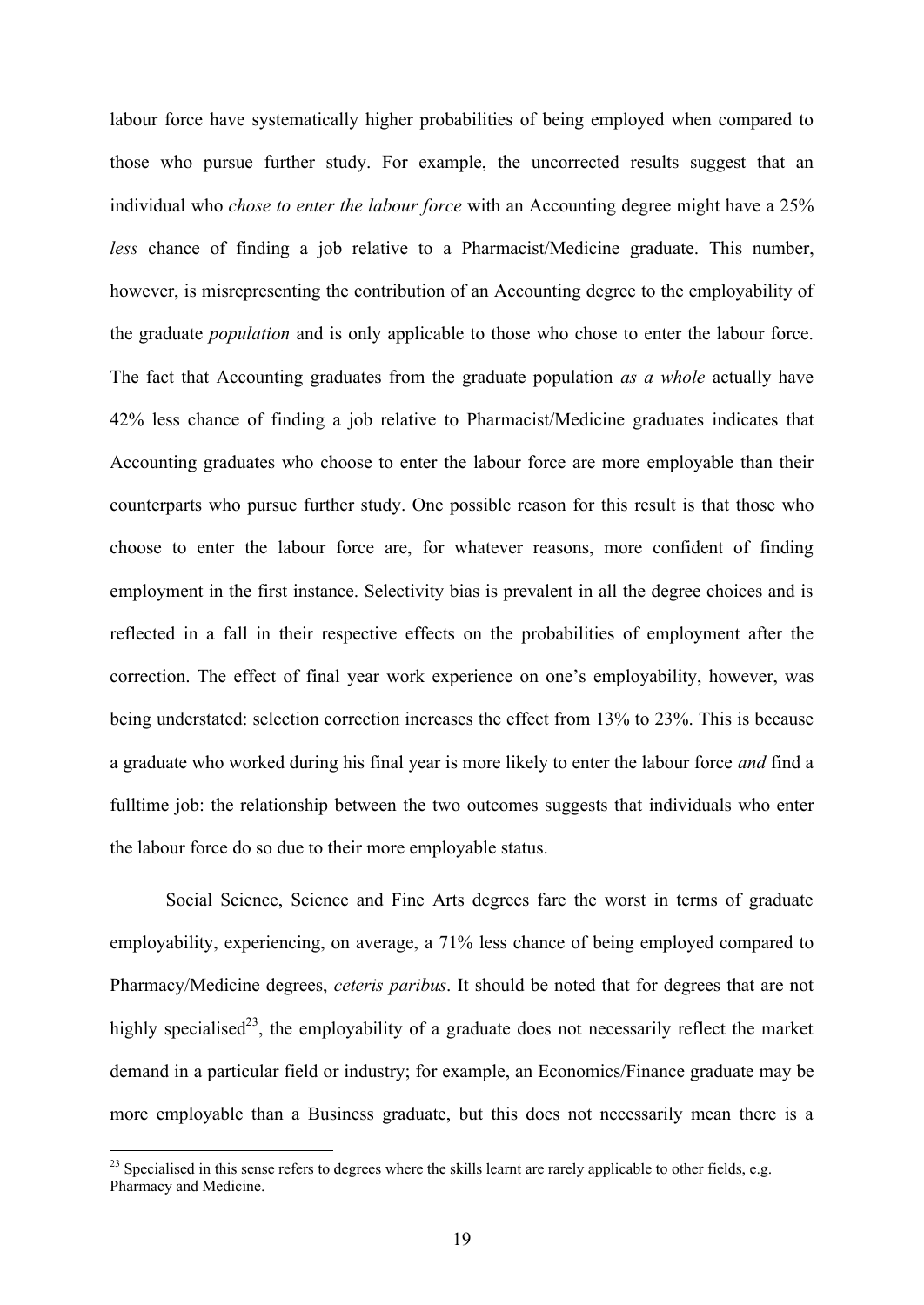greater demand for economists as Economics degrees may be simply giving a signal that their graduates are generically better equipped and thence, more able to take on business roles as well.

At first glance, the Age term seem to indicate that the older one is, the higher the probability that one will find a fulltime job. The significance of the Age Squared term, however, counteracts this effect. Plotting the values of the marginal effect of Age and Age Squared jointly<sup>24</sup>, one finds that the maximum of the quadratic curve for the employability equation lies at age 20. Since the youngest graduates in the sample were 19 years old, the result indicates that fresh/early graduates enjoy the highest probability of employment. Theoretically this is in line with the finding that the Honours variable is insignificant in determining employability as well: employers are seeking to hire graduates as soon as possible, perhaps due to specialised training that only the employer can provide.

Labour market bias arises in the form of non-residents and women, who have 44% and 8% (respectively) less chance of finding a job. Of the former, there is an indication that employers are unwilling to hire those without permanent residency, although the sample size of non-residents in the labour force is only 7 and is only representative of non-residents who completed the TCE.

The significant difference in the Final Year Work variable after correction, as well as the size of its marginal effect on the probability of employment, warrants additional attention. After correction, the variable suggests that someone who works in his final year has a 23% higher chance of finding a job upon graduation. This could be due to connections to the labour market established in work placements during their final year of study: the GDS indicates that 176 (21% of those who are employed) graduates who worked during their final year are in a fulltime job with the same employer upon graduation. However, there were a total of 673

 $24$  Refer to appendix G for the chart.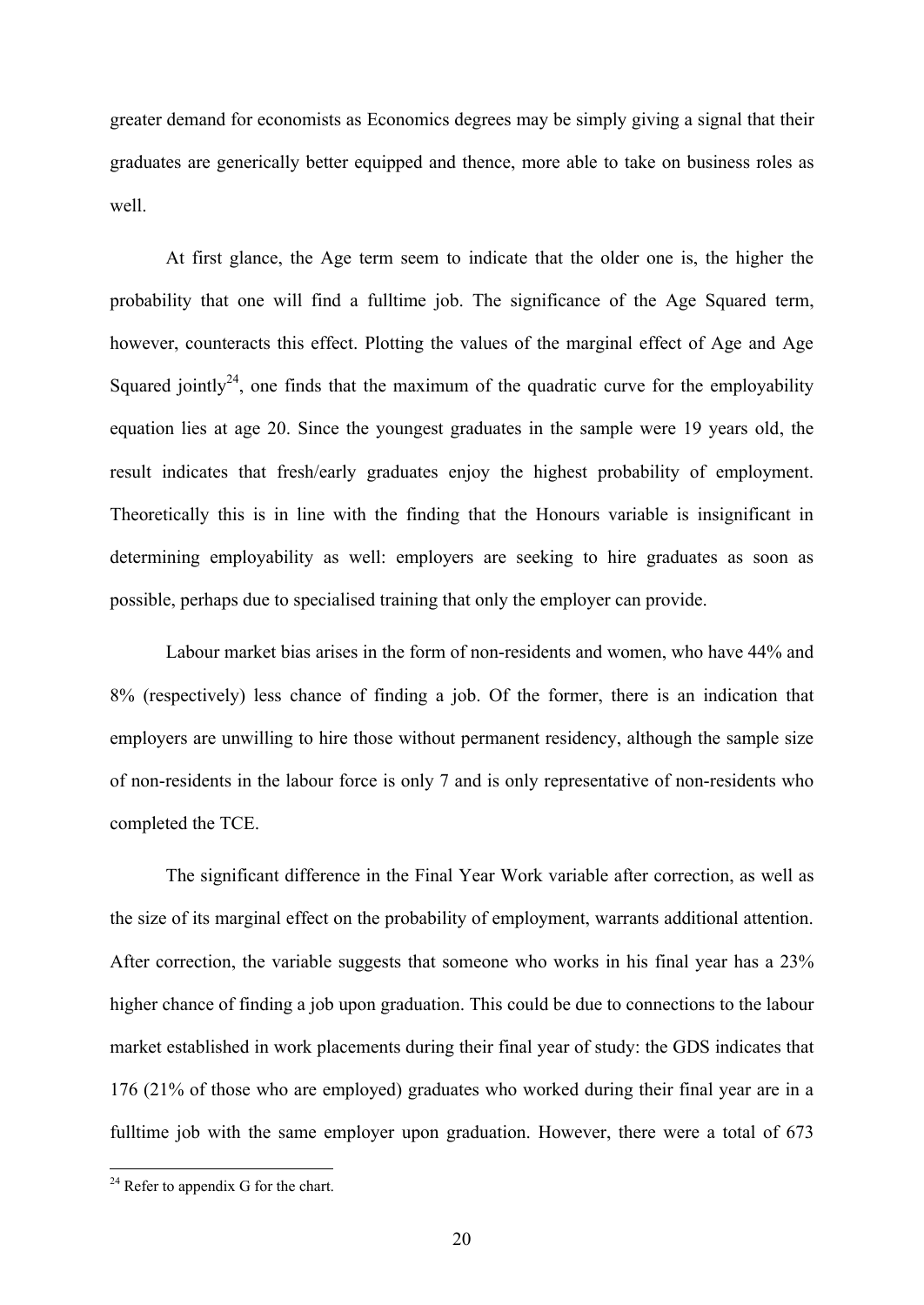graduates in fulltime jobs that had indicated that they worked in their final year, meaning that direct market connections cannot entirely explain the higher probability of employment. Indeed, this suggests that either work experience gives graduates an edge in securing jobs by increasing their interview skills and confidence, or, employers themselves value work experience. Final year work experience need not necessarily increase the productivity of an individual but could, rather, be serving as a signal of the individual's productivity. These examples are neither exclusive nor exhaustible but, rather, suggest that the decision as to whether or not to work during one's university years plays a crucial role in determining one's employability upon graduation.

The coefficients uncovered from the employability Probit with endogeneity and selection corrections were used to predict the mean probabilities of employment disaggregated by academic degrees and also by the 722 who were pursuing further study and the 1091 in the labour force. A comparison of the employability of those in the labour market and of those pursuing further study is important in uncovering whether or not low chances of employment causes graduates to choose further education. Theoretically, those who pursue further study are those with higher ability; they therefore should have a higher probability of employment had they instead chosen to enter the labour market. The empirical results are contrary to this: the average predicted employment probability of those in the labour market, *conditional* on having chosen to enter the labour market, is 75%, whereas it is 61% for those involved in further study. This could be due to a labour market that values those with final year work experience rather than good academic ability (as represented by the Honours or Best 5 variables)<sup>25</sup>. Table 5D presents the disaggregated results.

<sup>&</sup>lt;sup>25</sup> 49% of those in further study were working in their final year, whilst the number was 80% for those in the labour force.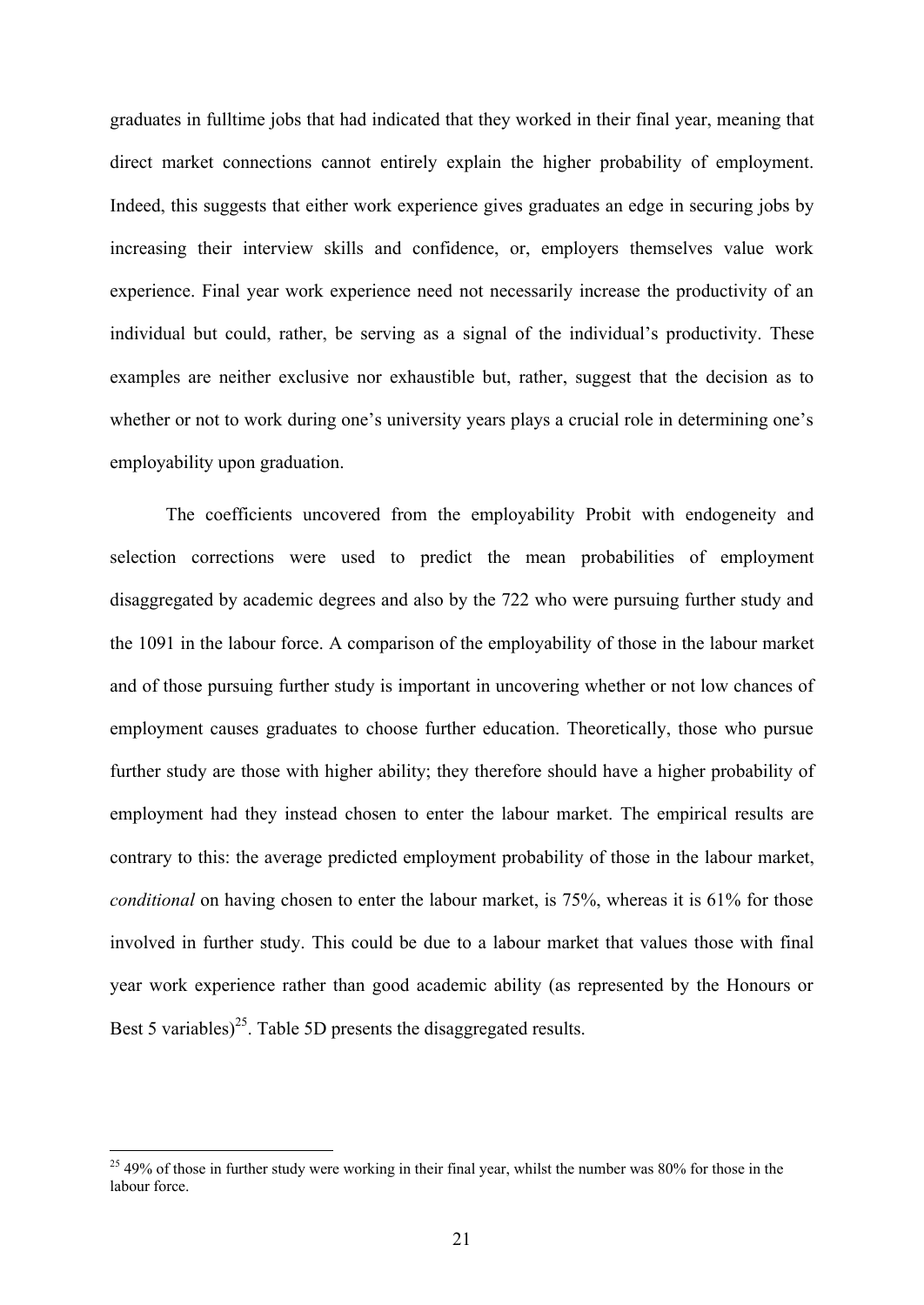|                | <b>ARTS</b>   |                |                 |                   |           |  |
|----------------|---------------|----------------|-----------------|-------------------|-----------|--|
|                | Education     | Soc Science    | Lang/Phil       | Law               | Fine Arts |  |
| Labour         | 0.6179        | 0.5916         | 0.6271          | 0.7218            | 0.4539    |  |
| Studying       | 0.6157        | 0.5579         | 0.6017          | 0.6925            | 0.4196    |  |
| Difference     | 0.0022        | 0.0336         | 0.0255          | 0.0293            | 0.0344    |  |
|                |               |                |                 |                   |           |  |
|                |               |                | <b>COMMERCE</b> |                   |           |  |
|                | Accounting    | IT             | <b>Business</b> | Econ/Fin          |           |  |
| Labour         | 0.9071        | 0.7914         | 0.7918          | 0.8479            |           |  |
| Studying       | 0.9032        | 0.7512         | 0.7777          | 0.8122            |           |  |
| Difference     | 0.0039        | 0.0402         | 0.0140          | 0.0357            |           |  |
| <b>SCIENCE</b> |               |                |                 |                   |           |  |
|                |               |                |                 | Science           |           |  |
|                | Agri/Envi     | Architect      | Engineering     |                   |           |  |
| Labour         | 0.6853        | 0.7612         | 0.9273          | 0.5961            |           |  |
| Studying       | 0.6559        | 0.7340         | 0.9191          | 0.6004            |           |  |
| Difference     | 0.0295        | 0.0272         | 0.0082          | $-0.0043$         |           |  |
|                | <b>HEALTH</b> |                |                 | <b>HEALTH PRO</b> |           |  |
|                | Other Health  | <b>Nursing</b> |                 |                   | Pharm/Med |  |
| Labour         | 0.7012        | 0.9598         |                 | 0.9769            |           |  |
| Studying       | 0.6815        | 0.9491         | 0.9774          |                   |           |  |
| Difference     | 0.0197        | 0.0108         | $-0.0005$       |                   |           |  |
|                |               |                |                 |                   |           |  |

## *Table 5D: Mean Predicted Employability*

The only degrees where those involved in further study are on average, more likely to be employed, are Science and Pharmacy/Medicine degrees; although Accounting, Engineering and Education degrees come close behind, having less than 1% difference in employment probabilities of those in the labour force and those in further study. All these degrees have a different proportion of their graduates in higher studies<sup>26</sup>, therefore displaying a lack of any systematic pattern between further study enrolment proportions and labour market/further study employability differences. Even so, degrees with the lowest average probability of employment (Social Science, Fine Arts and Science), *regardless* of whether their graduates are in the labour market or enrolled in further study, also have the highest proportions enrolled in further study. This could be the result of graduates knowing (or experiencing) the low chances of acquiring a job with their chosen degree; consequentially,

 $\overline{a}$  $26$  Figure 4A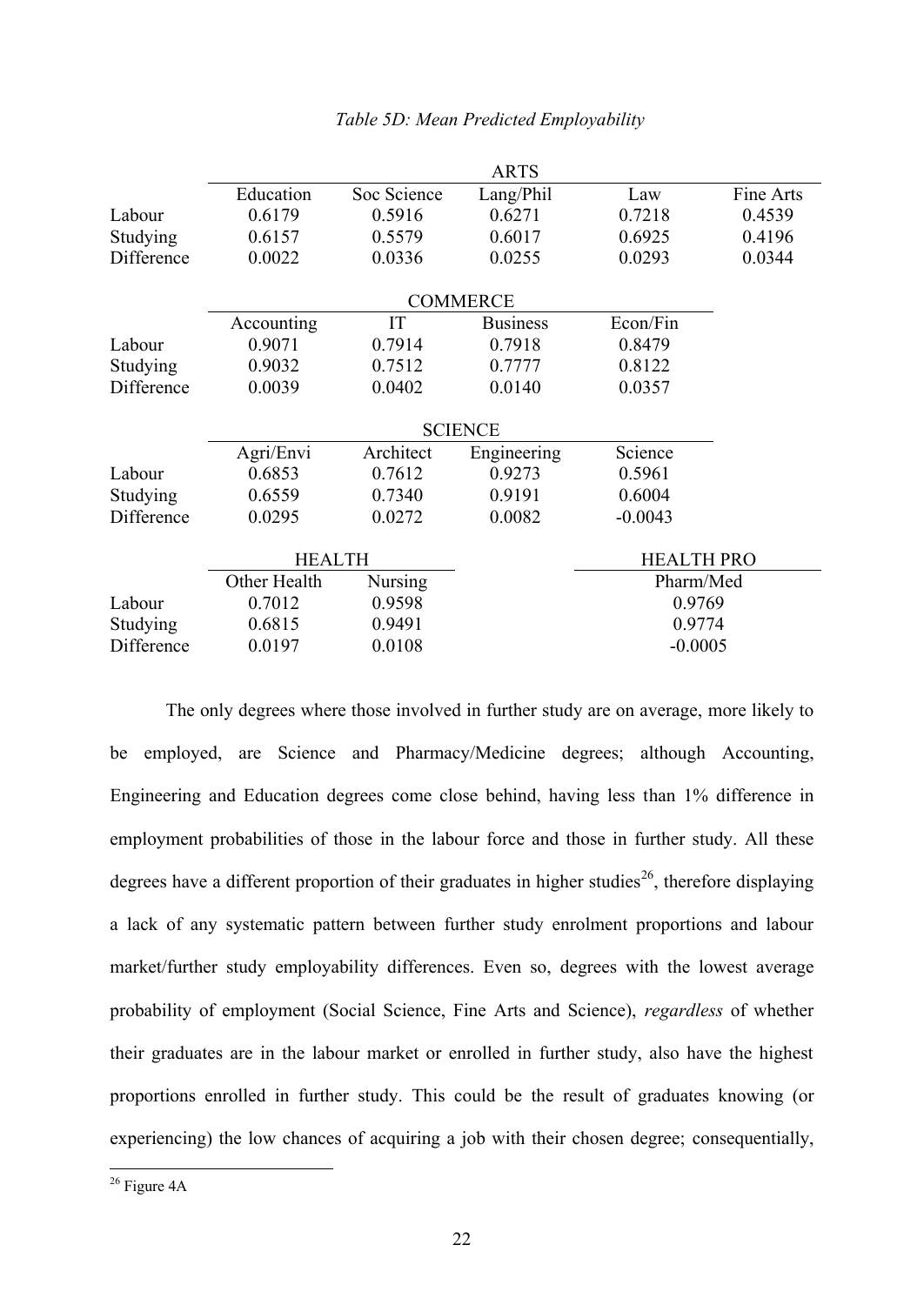the graduates in question pursue further study in the form of higher degrees or branch out to other disciplines in hopes of maximising future employment probability. As the data descriptions in Chapter Four showed earlier, only a small percent of those pursuing further study are actually doing higher research degrees. 300 graduates, who, bearing in mind had already completed undergraduate qualifications, pursued certificates, diplomas and degrees. This indicates that retraining and branching into other degrees is highly plausible.

Graduates from Fine Arts, IT, Economics/Finance and Social Science degrees show the largest difference in employability between the two groups: on average those in further study are 3-4% less likely to find employment had they chosen to enter the labour force whence compared to their peers who actually did choose to enter the labour market. This suggests that on average, those who enrol in further study in these cases do so due to either (or a combination of both) the low probability of being employed in a labour market that emphasises work experience rather than academic ability; or, an academic system that better rewards the academically inclined.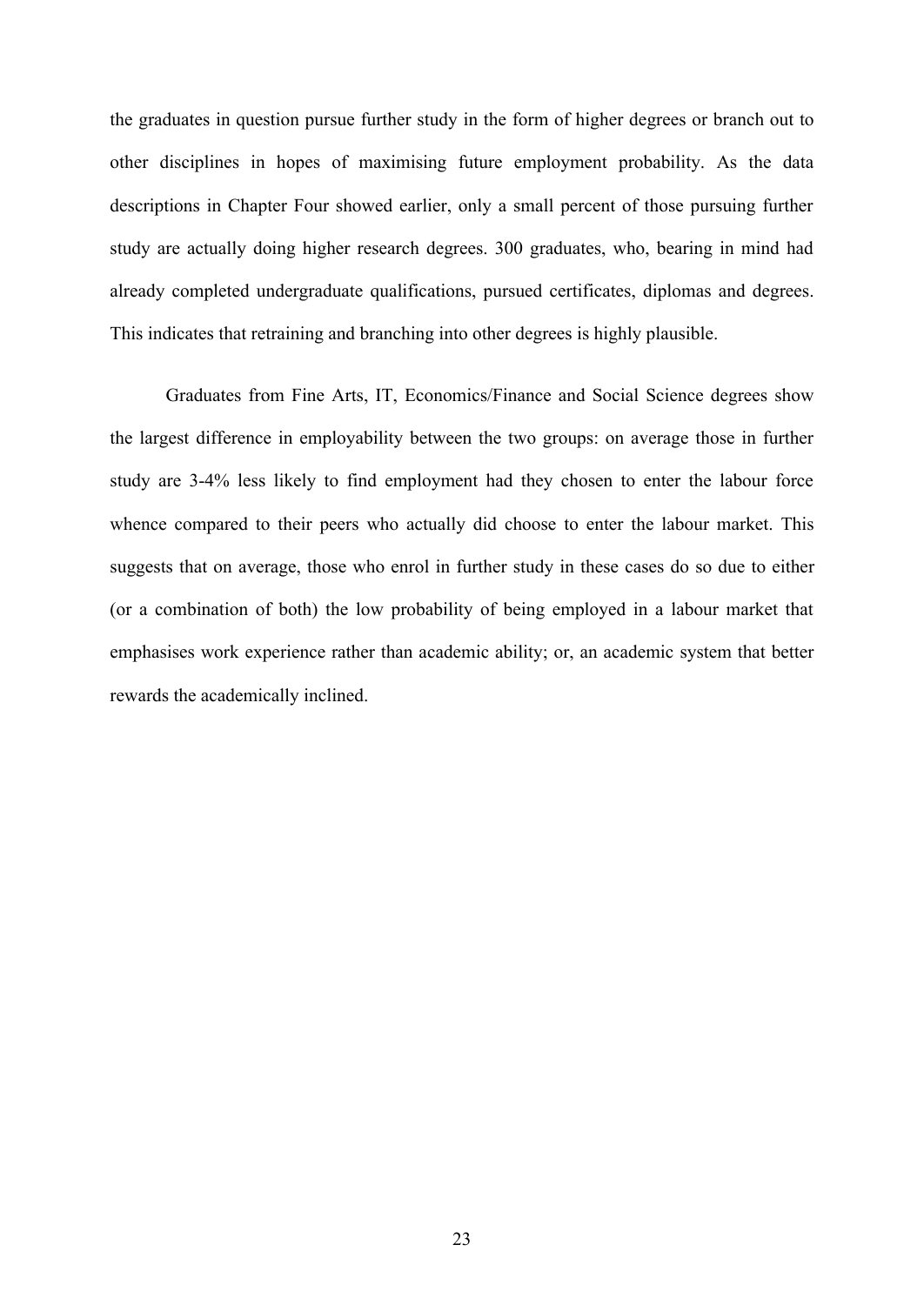## **V: CONCLUSIONS**

This study has been concerned with the employability of recent UTAS graduates: it models the probability of being employed within six months after graduation by taking into account firstly, the decisions made when choosing a degree; and secondly, the decisions made when choosing between entering the labour force or pursuing further study. The predictions from the modelling were then used to make a comparison of employability between different groups.

The results indicate that self-selection of individuals into certain degrees is significant when determining an individual's employability and is an important factor if proper interdegree comparisons are to be made. Without accounting for sample selection resulting from the decision between labour force participation and further study, employability is, on average, over predicted by 10%.

Concerning the different degrees at UTAS, this study found that there are significant differences in the employability of a graduate based on the choice of an academic discipline, with graduates from Pharmacy and Medicine degrees around 98% likely to find fulltime employment within six months of graduation; whereas the probability is only 45% for graduates from Fine Arts degrees. Studies that use graduate employability yet do not take into account this disaggregated information on tertiary education could give highly misleading results due to generalisation.

Neither pre-tertiary nor Honours qualifications affect the probability of *employment* in this study. Whether or not these results remain particular to the labour market for Tasmanian graduates remains to be seen; however, it does indicate that pre-tertiary scores and even Honours qualifications are, in this case, an indicator of academic ability rather than skills that employers are looking for. Rather, work experience during university years and the choice of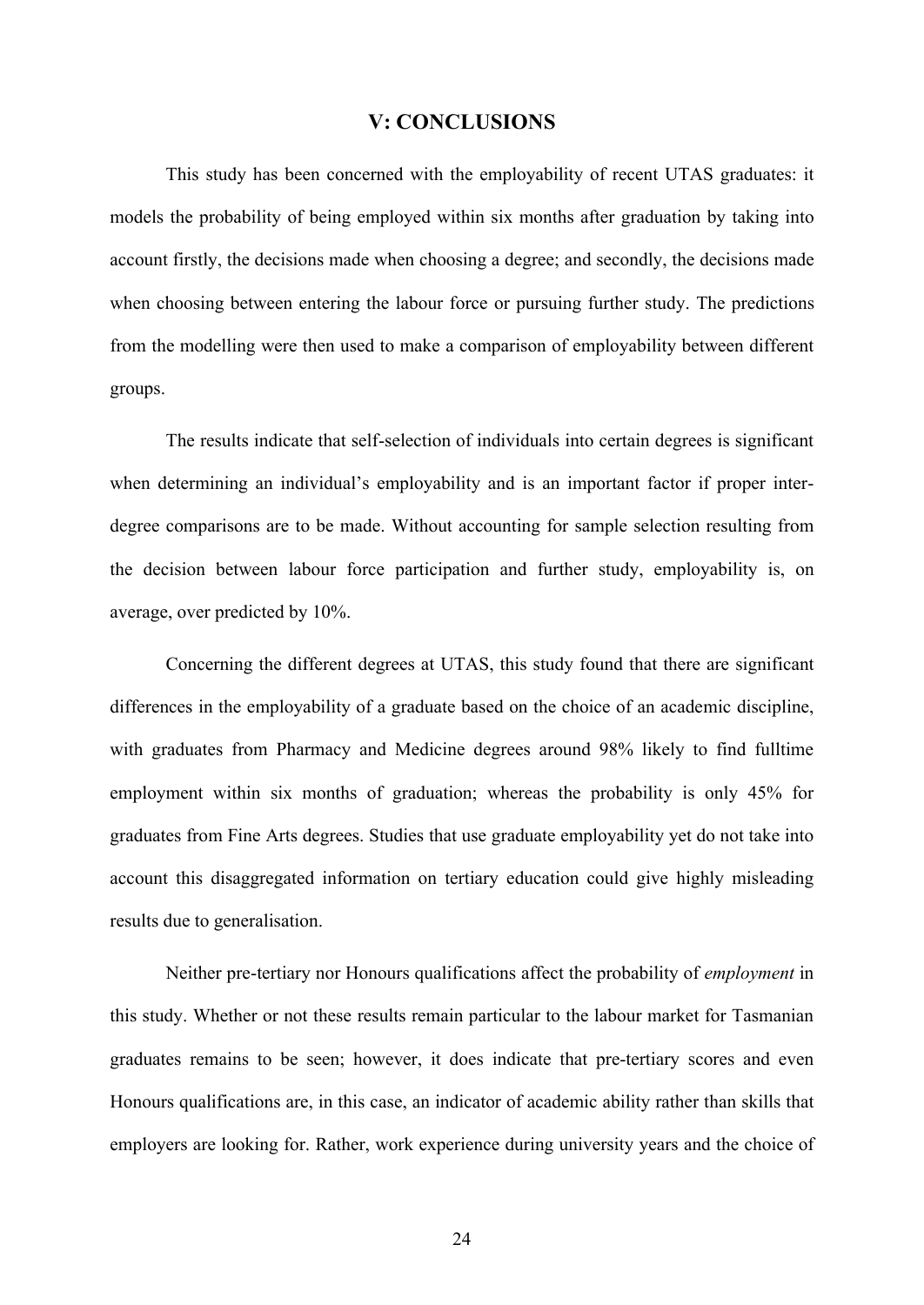a major are the main determinants of whether or not a person is employed should they choose to enter the labour market.

An application of the results was to predict the employability of those who chose to do further study upon graduation, had they instead chosen to enter the labour force. Two significant results emerged from the exercise: the first was that degrees with the lowest average probability of employment also had the largest proportion of its graduates doing further study; and second, barring Pharmacy, Medicine and Science degrees, on average, individuals pursuing further study after graduation *would have* a lower chance of employment had they chosen to enter the labour market with their cohort. Compared to their job-seeking counterparts, the predictions indicate that graduates who pursue further study are, on average, 14% less likely to find fulltime work with their undergraduate qualifications. This comes from the earlier result which highlights the importance of work experience during university years and the *lack* of importance of either Honours degrees or pre-tertiary scores: this suggests there is not a high correlation between academic merit and employability. Another possible corollary from the result would be that low probabilities of employment cause individuals to instead opt toward further study, where the restrictions to entry are by far lower, and, indeed, where academic merit is more valued. Although the evidence for this is not conclusive, one thing is clear: those who pursue further study are neither more able nor employable as common economic theory would propound.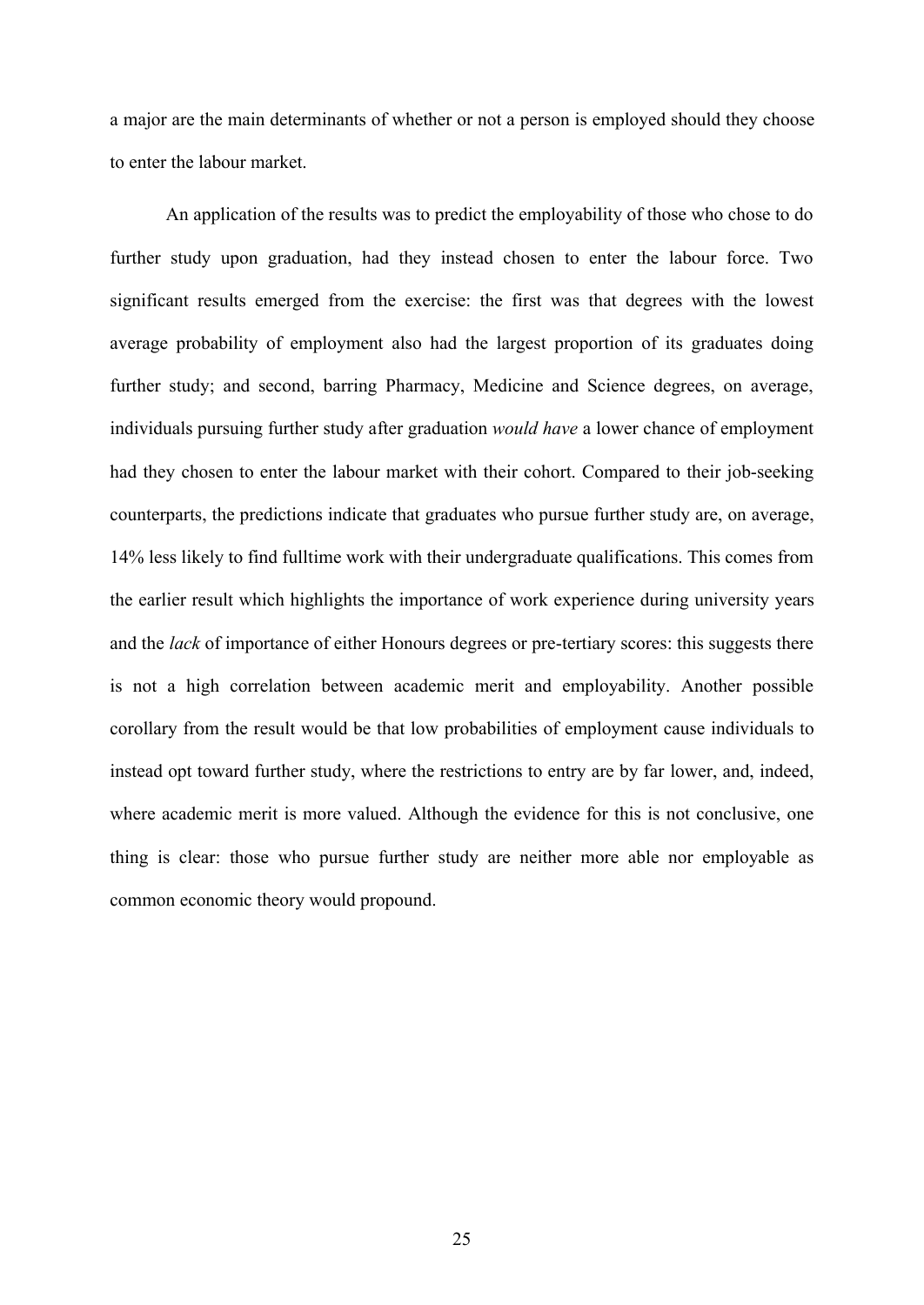## **REFERENCES**

- Arendt, J. & A. Holm, 2006, "Probit Models with Binary Endogenous Regressors", *Discussion Papers on Business and Economics* (University of Southern Denmark), no.4.
- Becker, G., 1964, *Human Capital, a Theoretical and Empirical Analysis with Special Reference to Education*, New York: National Bureau of Economic Research.
- Blakemore, A. & S. Low, 1984, "Sex Differences in Occupational Selection: The Case of College Majors", *The Review of Economics and Statistics*, vol.66: 157-163.
- Borland, J., P. Dawkins, D. Johnson & R. Williams, 2000, "Returns to Investment in Higher Education", *Melbourne Institute Report*, No.1.
- Borland, J., 2002, "New Estimates of the Private Rate of Return to university Education in Australia", *Melbourne Institute Working Paper*, no.14.
- Bourguignon, F., M. Fournier & M. Gurgand, 2004, "Selection Bias Corrections Based on the Multinomial Logit Model: Monte-Carlo Comparisons", *DELTA Working Papers*, no.20.
- Bratti, M., A McKnight, R. Naylor & J. Smith, 2003, "Higher Education Outcomes, Graduate Employment and University Performance Indicators", *Warwick Economic Research Papers*, no.692.
- Chevalier, A., C. Harmon, I. Walker & Y. Zhu, 2003, "Does Education Raise Productivity of Just Reflect It?" *Centre for Economic Policy Research*, discussion paper 3993.
- Chuang, Y. & C. Chao, 2001, "Educational Choice, Wage Determination and Rates of Return to Education in Taiwan", *International Advances in Economic Research*, vol. 7: 479.
- Department of Education, Science and Training (DEST), 2005, *Higher Education Report 2004-2005*, Commonwealth of Australia.
- Dolton, P., D. Greenaway & A. Vignoles, 1997, "Wither Higher Education? An Economic Perspective for the Dearing Committee of Inquiry", *The Economic Journal*, vol. 107: 710-726.
- Greene, W., 1990, *Econometric Analysis,* Macmillan: New York.
- Heckman, J., 1979, "Sample Selection Bias as a Specification Error", *Econometrica*, vol. 47: 153-162.
- Heiss, F., 2002, "Specification(s) of Nested Logit Models", *Stata Journal*, vol. 2: 227-252.
- Hensher, D., 1986, "Sequential and Full Information Maximum Likelihood Estimation of a Nested Logit Model", *The Review of Economics and Statistics*, vol. 68: 657-667.

Hobsons Guides, 2004, *The Good Universities Guide 2005*, Hobsons: Australia.

Lee, L., 1983, "Generalised Econometric Models with Selectivity", *Econometrica*, vol. 51: 507-512.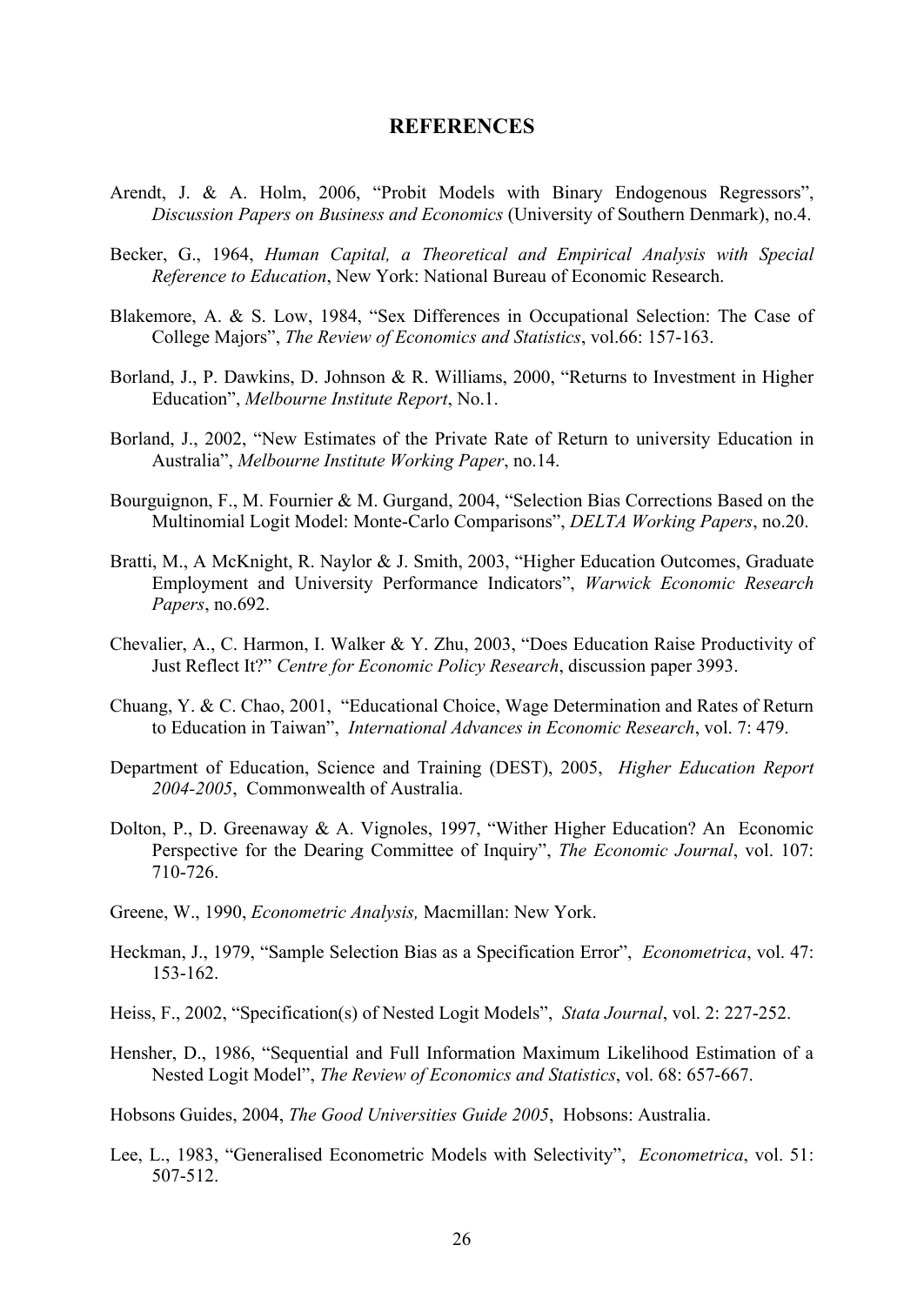- Lewis, P., A. Daly & D. Fleming, 2004, "Why Study Economics? The Private Rate of Return to an Economics Degree", *Economic Papers,* vol. 23: 234-243.
- Liao, T., 1994, "Interpreting Probability Models: Logit, Probit and Other Generalised Models", *Sage University Papers*.
- Lucas, R., 1988, "On the Mechanics of Economic Development", *Journal of Monetary Economics*, vol. 22: 3-42.
- Maddala, G., 1983, *Limited-dependent and Qualitative Variables in Econometrics*, Cambridge University Press: New York.
- McFadden, D. & K. Train., 2000, "Mixed MNL models for discrete response", *Journal of Applied Econometrics*, vol. 15: 447-470.
- McFadden, D., 1974, "The Measurement of Urban Travel Demand", *Journal of Public Economics*, vol. 3: 303-328
- McFadden, D., 1977, "Modelling the Choice of Residential Location", *Cowles Foundation Discussion Paper*, no. 477.
- Puhani, P., 2000, "The Heckman Correction for Sample Selection and its Critique", *Journal of Economic Surveys*, vol. 14: 53-68.
- Raaum, O. & Torp, H., 2000, *Labour Market Training in Norway Effects on Earnings*. Norwegian Ministry of Local Government and Labour: Oslo.
- Rask, K. & E. Bailey, 2002, "Are Faculty Role Models? Evidence from Major Choice in an Undergraduate Institution", *The Journal of Economic Education*, vol. 33: 99-124.
- Romer, P., 1986, "Increasing Returns and Long-run Growth", *Journal of Political Economy*, vol. 94: 1002-1037.
- Schultz, W., 1962, "Investment in Human Capital", *American Economic Review*, vol. 51: 1- 17.
- Smith, J., A. McKnight & R. Naylor, 2000, "Graduate Employability: Policy and Performance in Higher Education in the UK", *The Economic Journal*, vol. 110: f382 f411.
- Spence, M., "Job Market Signalling", 1973, *The Quarterly Journal of Economics*, vol. 87: 355-374.
- Stata Corp, 2003, *Stata Base Reference Manual*, vol. 3 (N-R), release 8, Texas: Stata Press.
- Van de Ven, W. & B. Van Praag, 1981, "The Demand for Deductibles in Private Health Insurance", *Journal of Econometrics*, vol. 17: 229-252.
- Vella, F. & R. Gregory, 1996, "Selection Bias and Human Capital Investment: Estimating the Rates of Return to Education of Young Males", *Labour Economics*, vol. 3: 197-219.